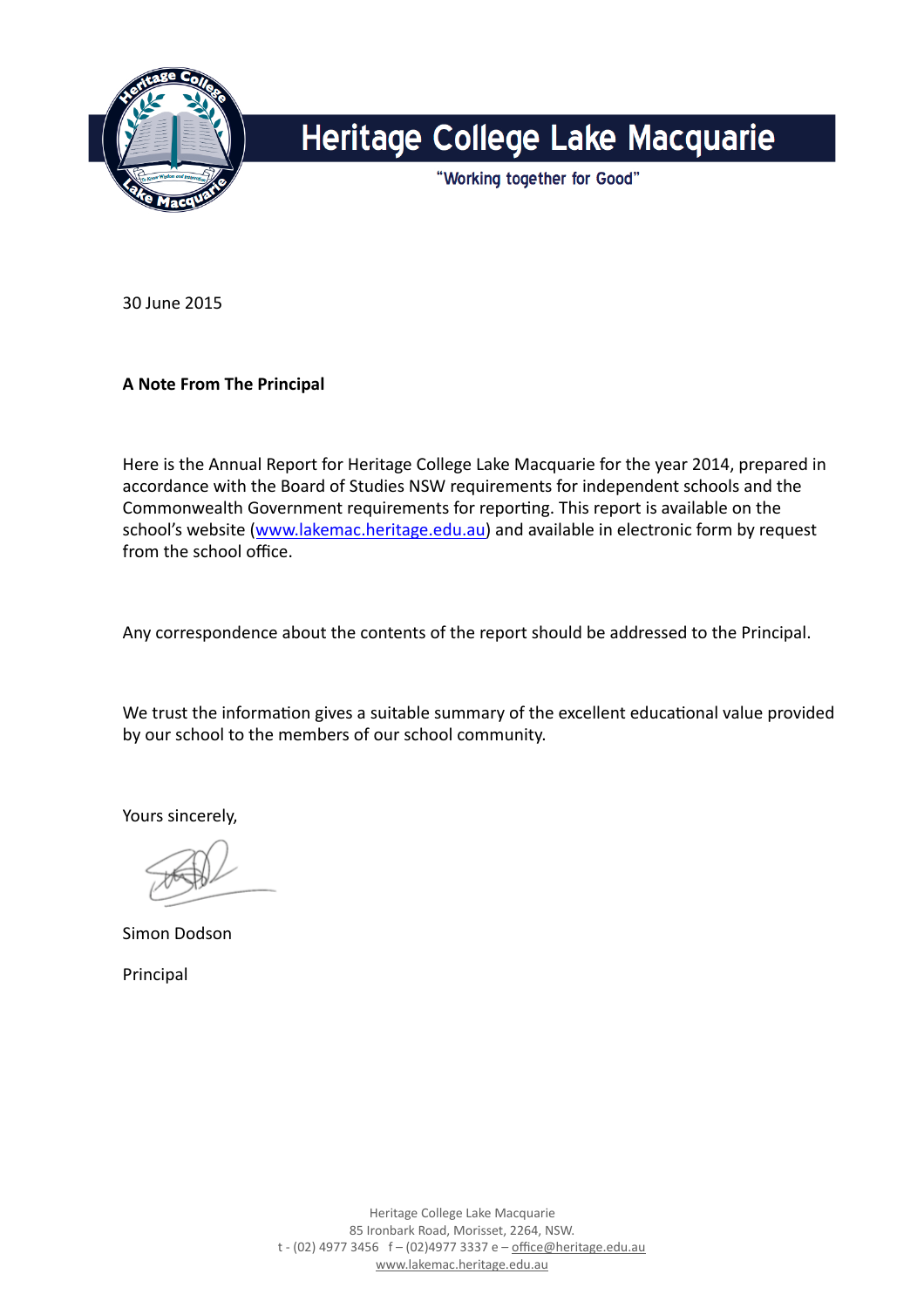# **Annual Report 2014**

### **Reporting Areas**

- 1. A message from key school bodies
- 2. Value Added Information
- 3. Student Performance in Statewide Tests and Exams
- 4. Professional Learning and Teaching Standards
- 5. Teacher Attendance and Retention Rates
- 6. Student Attendance and Retention Rates
- 7. Post School Destinations
- 8. Enrolment Policies and Profiles
- 9. School Policies
- 10. School Determined Improvement Targets
- 11. Initiatives promoting respect and responsibility
- 12. Parent, Student and Teacher Satisfaction
- 13. Summary Financial information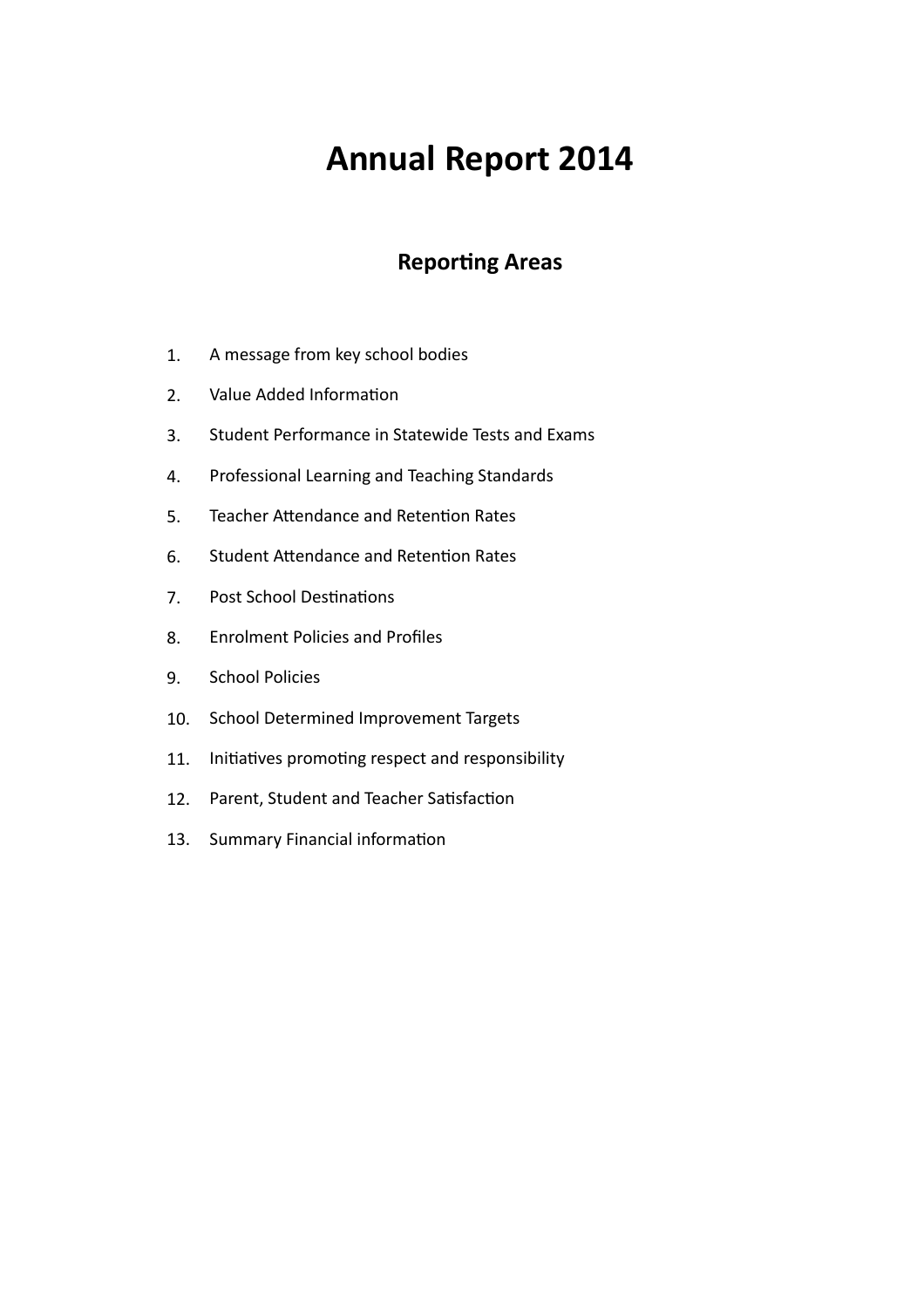## **Reporting Area 1: A message from key school bodies**

### **Principal's Message**

Heritage College completed its  $18<sup>th</sup>$  year of operation in 2014. Heritage College has achieved a great deal throughout the year. The school continues to offer an excellent education in an environment that is built around Christadelphian beliefs and values.

The major achievement of the 2014 school year was the continued development of our new campus in Morisset. The school began operations at 85 Ironbark Road in March 2013. This has been a huge development project which has finally come to fruition. We are very thankful for the blessings the new site brings.

As the school enters 19<sup>th</sup> year of its operation we acknowledge the assistance of so many who have worked together for the establishment and consolidation of our school. We look forward to continued growth in the spirit of chorus of our school song, "Working Together for Good".

### **School Council Message**

The School Council held regular meetings each term in 2014. It received, discussed and approved reports each meeting from the Principal and oversaw the ongoing financial status of the college.

During 2014 the School Council oversaw the development and ongoing development of the New School Site. The building phase of the project was completed at the conclusion of February 2014 and the school opened in early March 2013. We appreciate the considerable support for the project.

The Council Members during 2014 were: Garnet Alchin (Chairman), Darren Tappouras (Treasurer), Geoff Lynch, Julie Danks (Secretary), Luke Tappouras and Simon Dodson.

### **Parents & Friends Association (P&F) Message**

The Parents and Friends Association of Heritage College warmly invite all parents and friends at Heritage College to participate in their children's education and the support of the school in its endeavour to accomplish its objective. The P&F have conducted a number of significance fund-raising initiatives through 2014 and have raised over \$20,000 for the school. These funds are spent on school resources to improve the facilities for the teachers and students. The P&F invest a lot of energy into organizing the Annual Fair in September. Members of the P&F are involved in organizing the funds to assist with the improvement of the school's resources. Thank you to everyone who has been involved in 2014.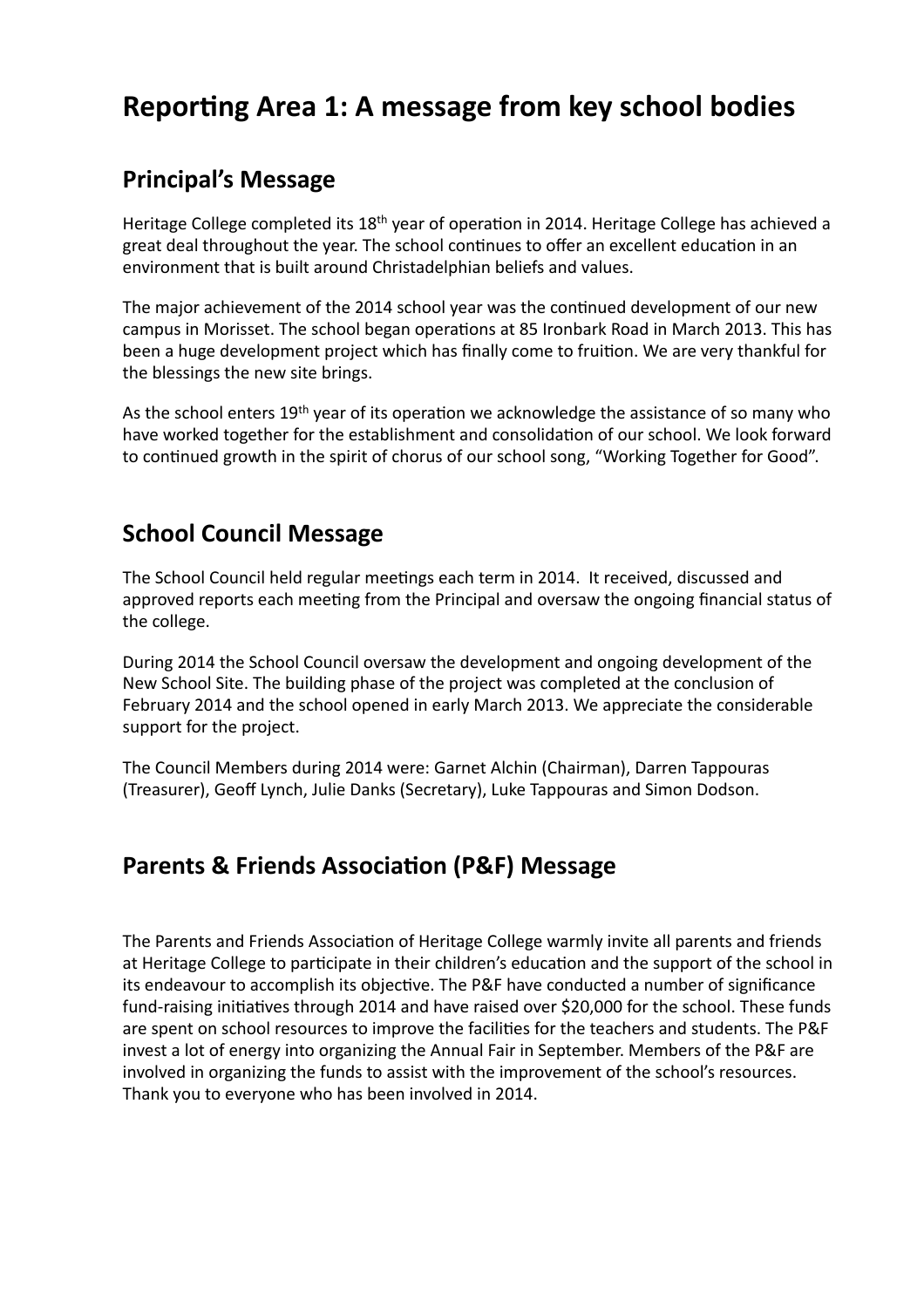## **Reporting Area 2: Value added information**

Changes, progress and improvements took place in 2014 in the areas of student interaction and development, governance, cultural experiences, reporting achievement, grounds and facilities.

The School runs various ensembles and concerts for musicians who learn instruments and who are willing to take part. There are many opportunities for musical students to participate and perform in the school year.

Heritage College students participated various camps and excursions in 2014 for team building and to encourage citizenship.

The School's computer resources were further upgraded in 2014. The school benefitted from Federal Grants for the upgrade of computer facilities.

The Sport Program includes opportunities for students to participate in regional and state carnivals in athletics, swimming and Cross Country. The two school sports teams, Masada and Gamla, allow for healthy competition between students in school sporting activities.

Heritage College Perth hosted a Principals Conference in August 2014 for all the Principals of Heritage Colleges around Australia. It was a profitable weekend during which school leaders shared their experiences and challenges with each other.

The school provides opportunities for students to participate in Australia-wide academic competitions.

The infants and primary reading program expanded the number of reading resources available to students during 2014.

A Student Representative Council and School Captains were elected in 2014 and held regular meetings to add value to the students' experience at Heritage College.

Heritage College is a member of the AIS NSW and also of the Hunter Region Independent Schools group. We participate in a range of professional, cultural and sporting collaborations with both the AIS and the HRIS schools.

Heritage College students visit a local retirement home to entertain the elderly in order to perform a service to the community. Heritage College students also raise money for a number of charities throughout the year.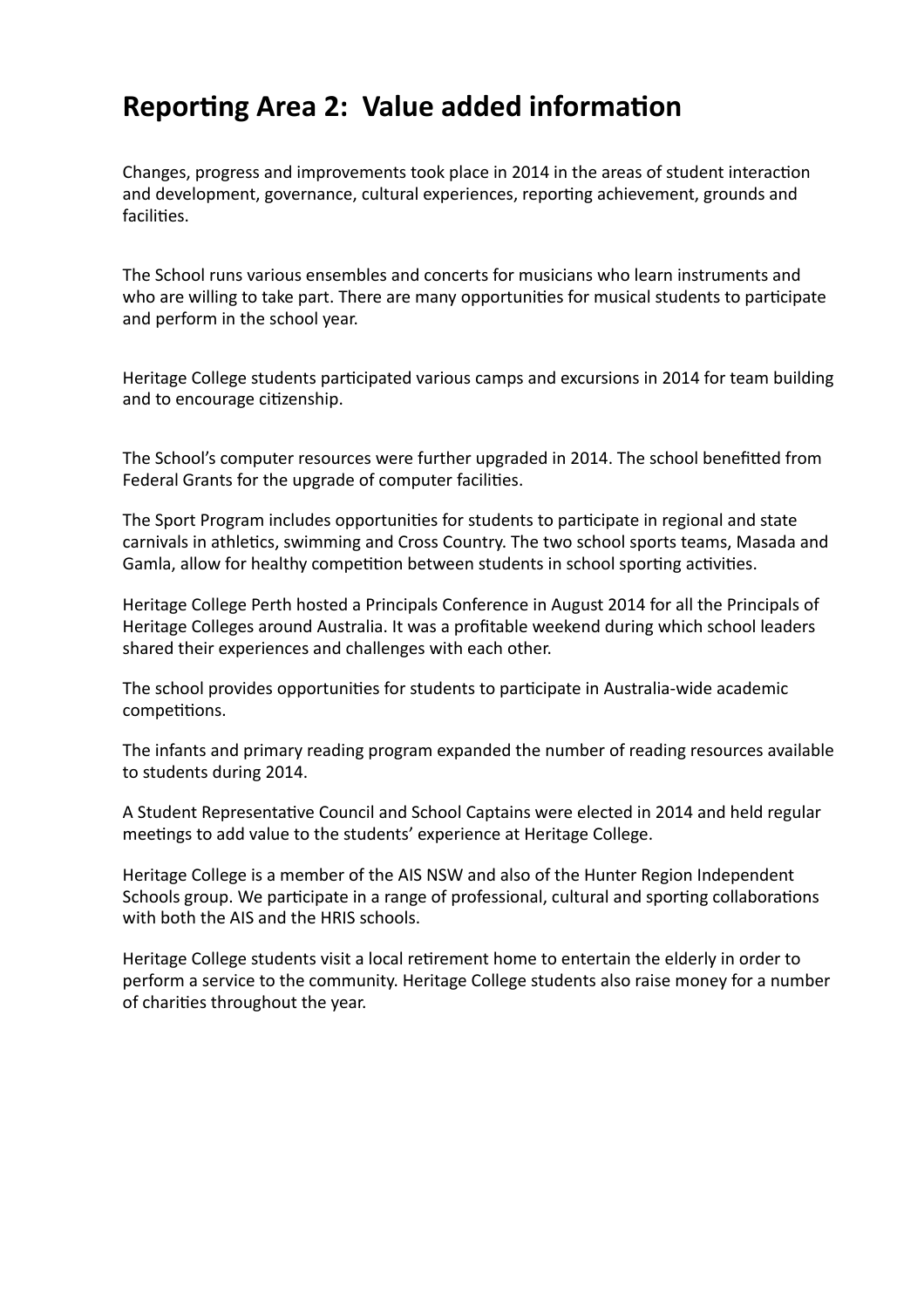## Reporting Area 3: School performance in state-wide tests and **examinations**

### **Higher School Certificate**

In 2014 we had six students complete their HSC and seven more commence HSC studies as part of a two-year course of study. Our year 12 students gained pleasing results in their subjects and moved on to Tertiary study in the course of their choice, or into the work force.

### Literacy & Numeracy Assessments in Years 3, 5, 7 & 9 (NAPLAN)

Heritage College students in year 3,5,7,9 participated in the NAPLAN tests in May. Heritage College was very pleased with students' results. None of our students failed to meet the minimum national benchmarks in literacy or numeracy. Heritage College compares favourably with the national and state averages.

In 2014 all Year 3, 5, 7 & 9 students participated in the NAPLAN (National Assessment Program in Literacy and Numeracy).

The average results for the students of Heritage College were above the national average.

Heritage College congratulates all of its staff and students for an excellent year of pleasing academic achievements.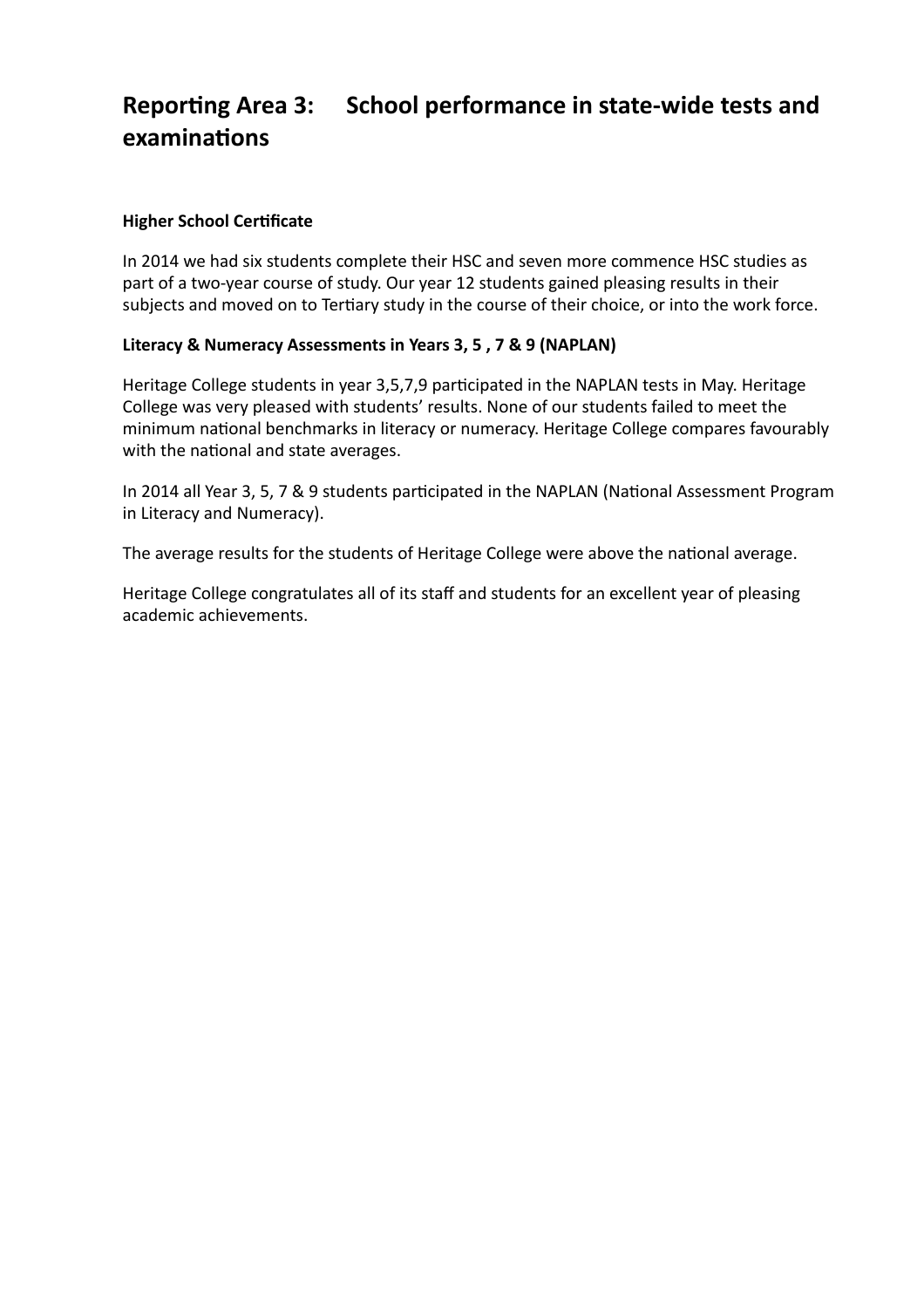## **Reporting Area 4: Professional Learning and Teaching Standards**

| Category                                                                                                                                                                                                         | <b>Number of Teachers</b> |
|------------------------------------------------------------------------------------------------------------------------------------------------------------------------------------------------------------------|---------------------------|
| Teachers who have teaching qualifications from a higher education institution within<br>Australia or as recognised within the National Office of Overseas Skills Recognition (AEI-<br>NOOSR) guidelines, or      | 17                        |
| Teachers who have qualifications as a graduate from a higher education institution within<br>Australia or one recognised within the AEI-NOOSR guidelines but lack formal teacher<br>education qualifications, or | $\theta$                  |
| Teachers who do not have qualifications as described in (a) and (b) but have relevant<br>successful teaching experience or appropriate knowledge relevant to the teaching context<br>(Manual, page 39)           | $\theta$                  |

Note: The teacher in the third category has been employed due to their expertise in the content areas and work directly under the supervision of a qualified teacher. The teacher in the third category has almost completed his teaching degree, having gone back to Tertiary study as a mature-age student.

### **Professional Learning**

Staff participated in weekly staff meetings in which Professional Development takes place. This included discussion of:

- curriculum, use of ICT
- resources,
- NSW Teacher Standards
- **AntiBullying**
- OH&S,
- Child Protection,
- Policy Development and Review,
- Program Preparation

Special meetings are held each week to provide staff with Professional Development in curriculum were provided by the school during 2014. The focus was on Differentiation and Quality Teaching. 

HRIS Grade Days were attended by Primary Staff.

HRIS Heads events were attended by the Principal.

The average expenditure per staff member on Professional Development is \$510.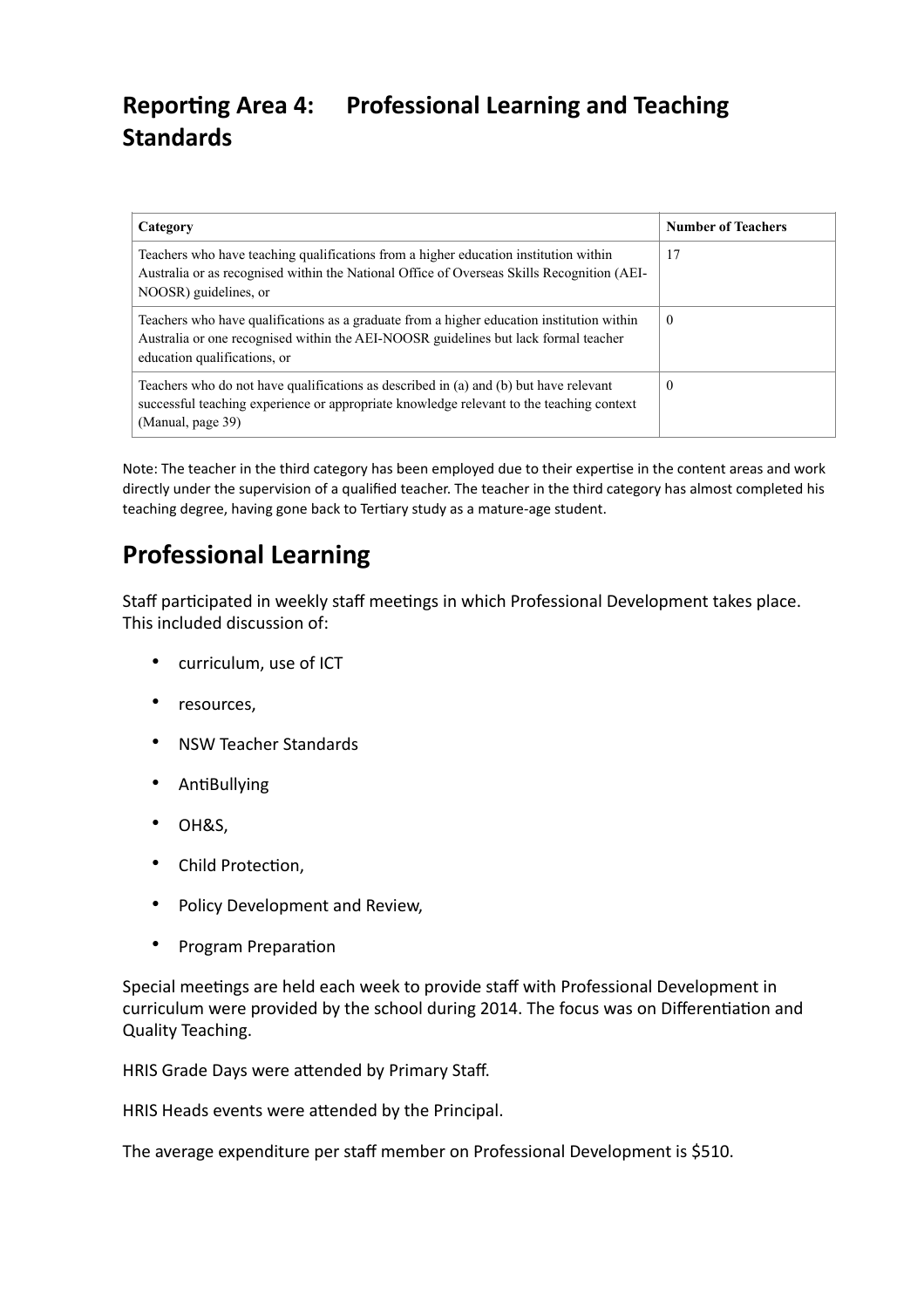## **Reporting Area 5: Teacher Attendance and Retention Rates**

### Average Teacher Staff Attendance Rate: 92%

Staff are very committed to their work and staff attendance records are excellent.

Proportion of Teacher staff retained from the Previous Year: 85%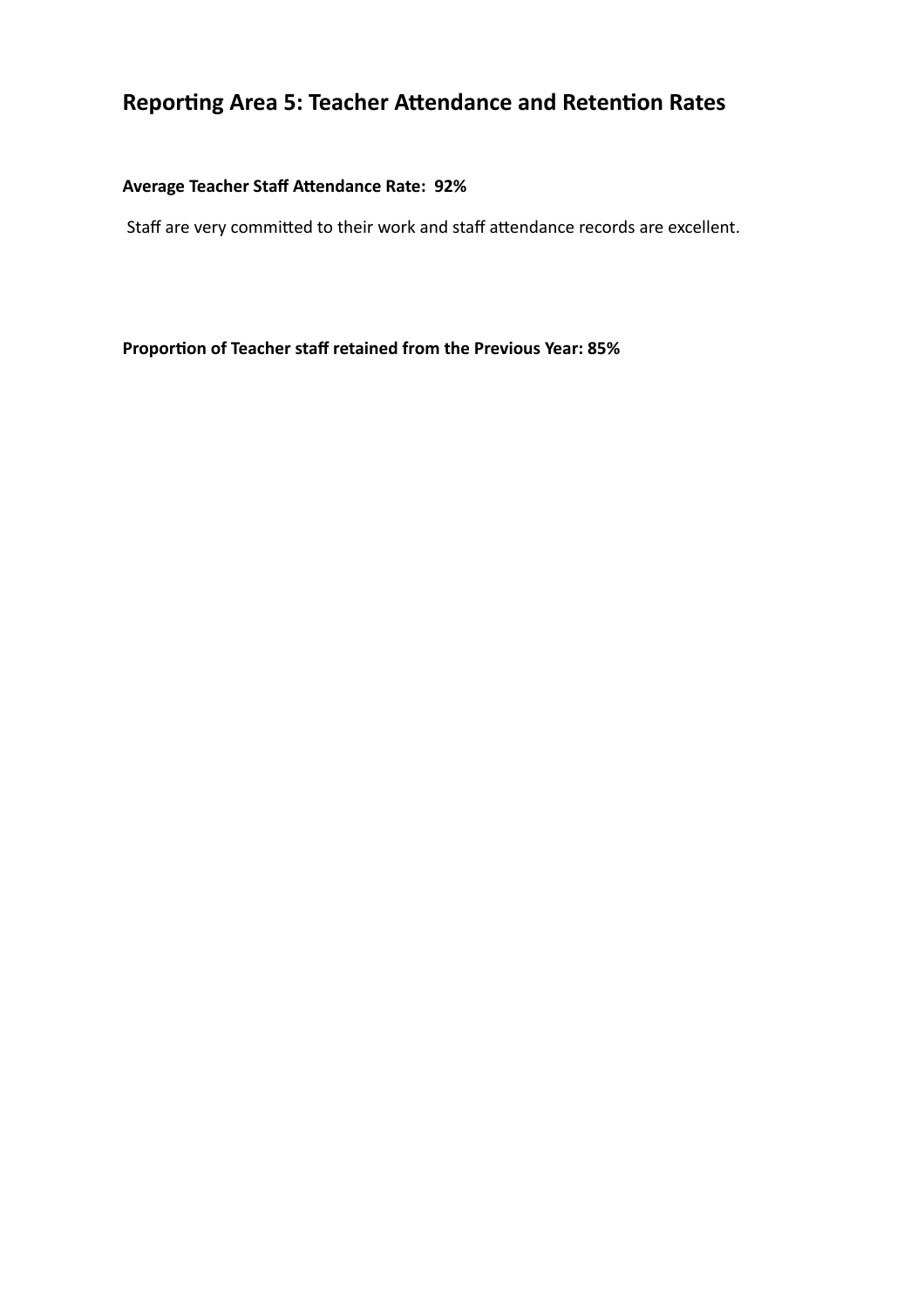### Reporting Area 6: Student Attendance and Retention Rates in **Secondary Schools**

The following table represents the apparent and actual retention rates of students at Heritage College over the periods specified.

| <b>Years</b><br>compared | Year 10 total<br>enrolment on<br>census date 1                  | Year 12 total<br>enrolment on<br>census date | Year 10 enrolment<br>at census date<br>remaining in Year<br>12 on census date | Apparent<br>retention rate | Actual<br>retention rate |
|--------------------------|-----------------------------------------------------------------|----------------------------------------------|-------------------------------------------------------------------------------|----------------------------|--------------------------|
| 2000/2002                | 1                                                               | $\Omega$                                     | $\mathbf{0}$                                                                  | $0\%$                      | $0\%$                    |
| 2001/2003                | 6                                                               | 3                                            | 3                                                                             | 50%                        | 50%                      |
| 2002/2004                | $\overline{2}$                                                  | $\overline{2}$                               | 1                                                                             | 100%                       | 50%                      |
| 2003/2005                | 5                                                               | $\overline{7}$                               | 5                                                                             | 140%                       | 100%                     |
| 2004/2006                | No students in year 12, therefore retention rates do not apply. |                                              |                                                                               |                            |                          |
| 2005/2007                | 5                                                               | 5                                            | 5                                                                             | 100%                       | 100%                     |
| 2006/2008                | 6                                                               | 6                                            | 6                                                                             | 100%                       | 100%                     |
| 2007/2009                | 5                                                               | $\overline{2}$                               | 2                                                                             | 40%                        | 40%                      |
| 2008/2010                | 8                                                               | 7                                            | 7                                                                             | 88%                        | 100%                     |
| 2009/2011                | 7                                                               | 7                                            | 7                                                                             | 100%                       | 100%                     |
| 2010/2012                | 7                                                               | $\overline{7}$                               | 7                                                                             | 100%                       | 100%                     |
| 2011/2013                | 5                                                               | 3                                            | 3                                                                             | 60%                        | 100%                     |

The number of students in our school has been so small that statistical analysis of the data is not really valid. We are pleased, however, that students are generally staying on to year 12.

There were no students in our school in year 12 in 2006, therefore retention rate calculation rates do not apply in that year of records.

#### Average School Attendance per day in 2014: 92%

The school has no truancy problems.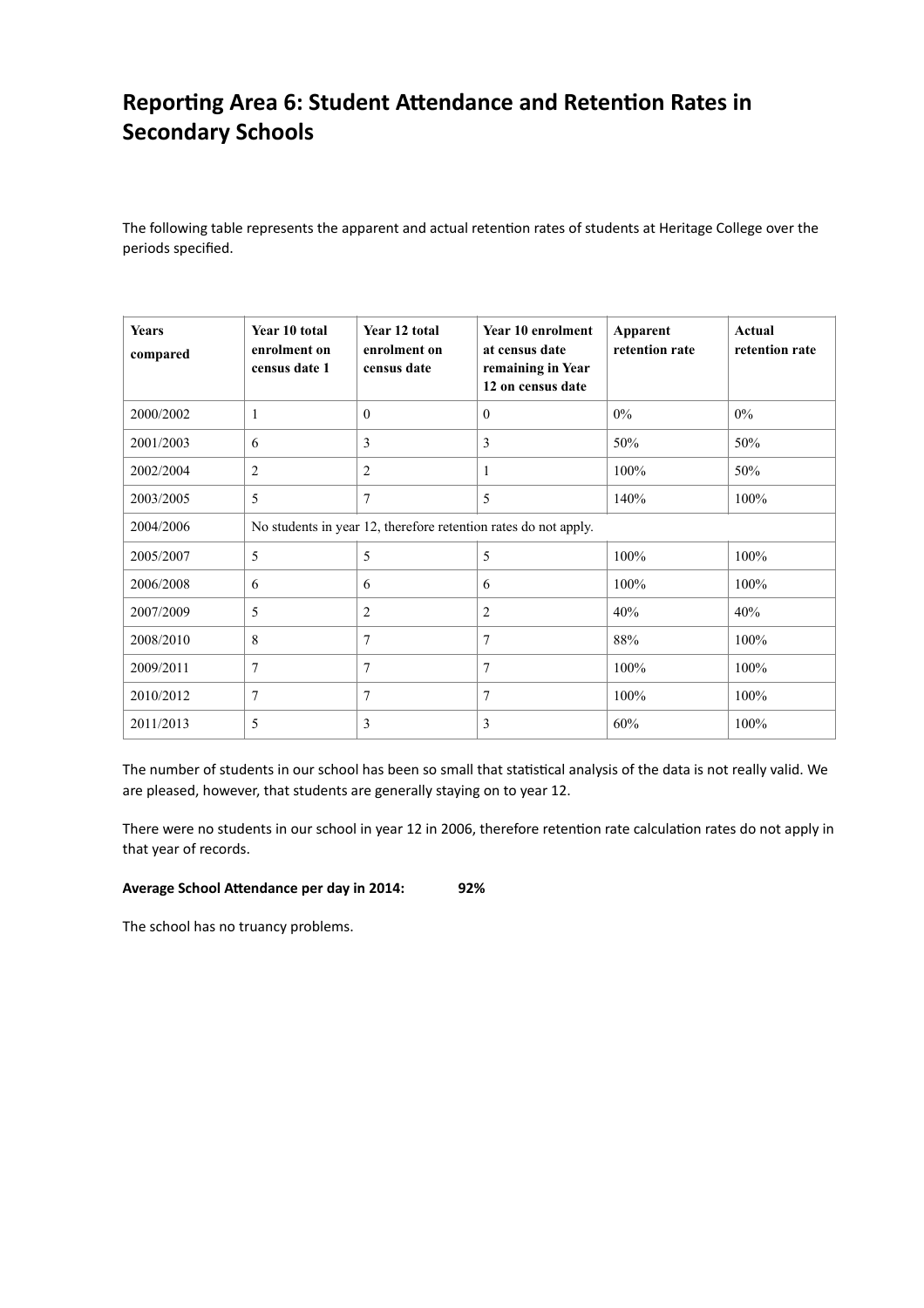## **Reporting Area 7: Post-School Destinations**

Six students left the school after graduating year 12 at the conclusion of 2014. Those students commenced Tertiary study or entered the work force.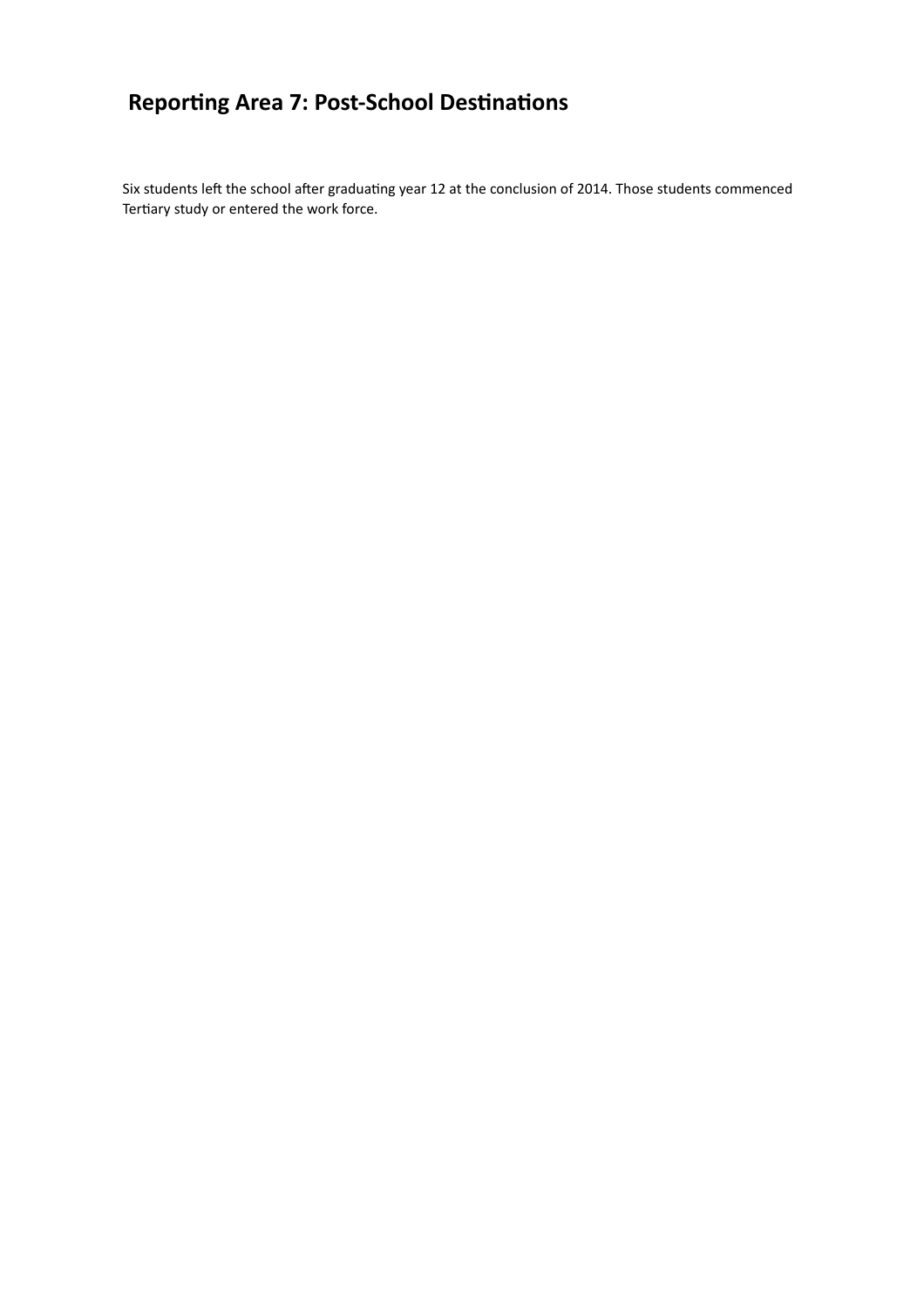## **Reporting Area 8: Enrolment Policies and Profiles**

### **1.** Educational and Financial Reporting Policy & Procedures Policy

The school will maintain the relevant data and will comply with reporting requirements of the NSW Minister for Education and Training and the Commonwealth Department of Education, Science and Training. This reporting will include public disclosure of the educational and financial performance measures and policies of the school as required from time to time.

#### **Recommended Procedures**

### **Annual Report**

- 1. The Principal shall assume responsibility for co-ordinating the final preparation and distribution of the annual report to the School Council and other stakeholders as required.
- **2.** The Principal shall, for each reporting area, assume responsibility for identification of the staff members responsible for the collection, analysis and storage of the relevant data and for providing the relevant information to the coordinator for inclusion in the report.
- **3.** The Principal shall determine the specific content to be included in each section of the report and reviewing this each year to ensure ongoing compliance, relevance and usefulness.
- **4.** The Principal shall ensure the report is submitted to the Board of Studies in an appropriate form and shall make the report available to stakeholders on the school's website.
- **5.** The Principal shall ensure that the report is submitted to the School Council at the meeting prior to the due date of delivery to the Board of Studies to ensure its ratification by the School Council.

#### **Requests for additional data from the NSW Minister for Education and Training**

**6.** The Principal shall ensure that any requests from the Minister for additional data are dealt with appropriately, and shall be responsible for coordinating the school's response. The Principal is responsible for the collection of the relevant data and for ensuring it is provided to the Board of Studies in an appropriate electronic form.

#### **DEST Annual Financial Return**

**7.** The Principal and the school's accountant will be responsible for completing the questionnaire. The Principal is responsible for the collection of the relevant data and for ensuring it is provided to DEST in an appropriate form.

This policy was reviewed in 2014.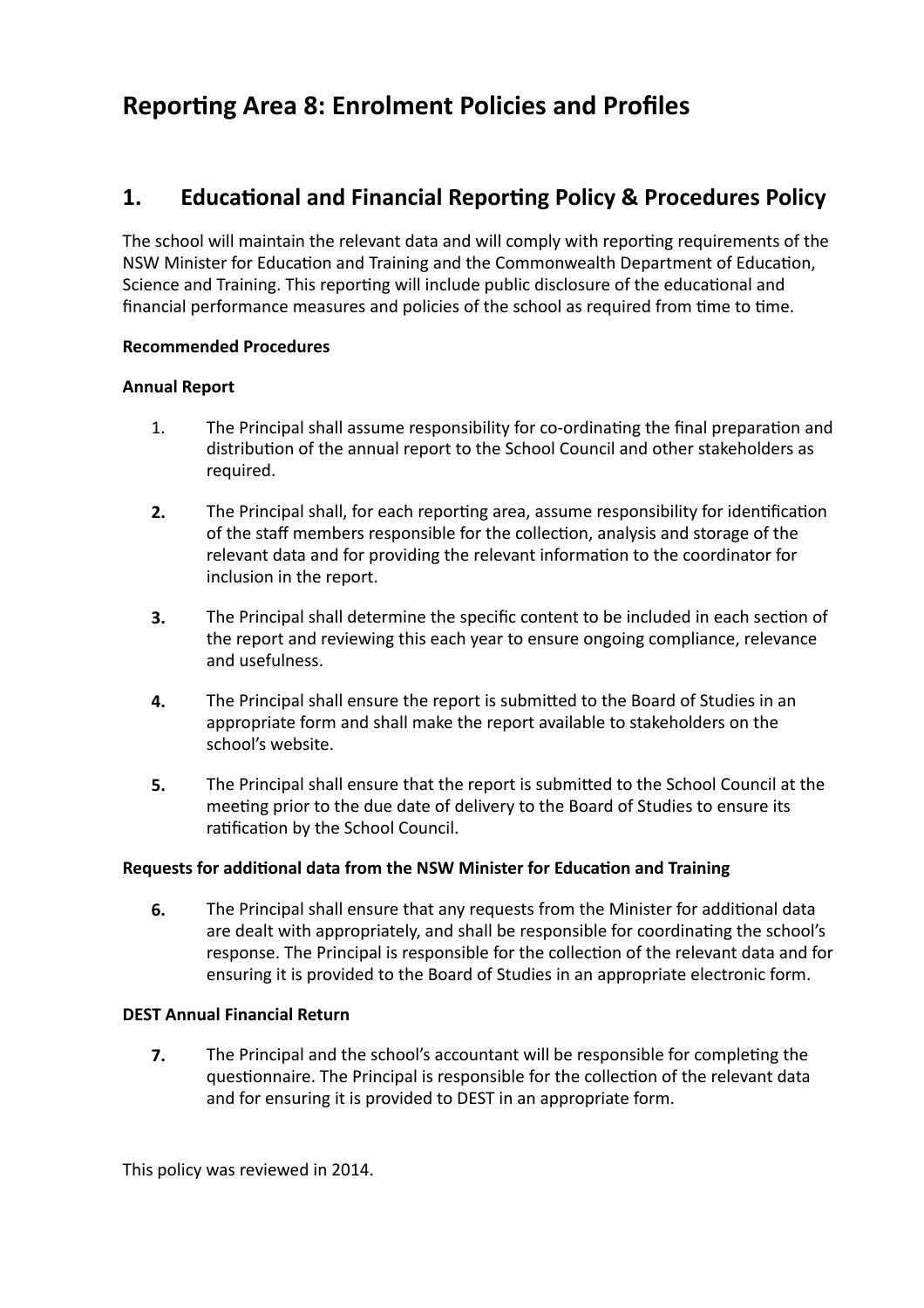### **2.** Heritage College Enrolment policy

Heritage College is a co-educational K-12 Christadelphian school providing an education underpinned by religious values and operating within the policies of the NSW Board of Studies. All applications will be processed in order of receipt and consideration will be given to the applicant's support for the ethos of the school, siblings already attending the school and other criteria determined by the school from time to time. Once enrolled, students are expected to support the school's ethos and comply with the school rules to maintain the enrolment. 

### **Recommended Procedures**

- 1. All applications should be processed within the school's enrolment policy.
- 2. Consider each applicant's supporting statement / interview responses regarding their ability and willingness to support the school's ethos.
- 3. Consider each applicant's educational needs. To do this, the school will need to gather information and consult with the parents/family and other relevant persons.
- 4. Identify any strategies which need to be put into place to accommodate the applicant before a decision regarding the enrolment is made.
- 5. Inform the applicant of the outcome.

This policy was reviewed in 2014.

#### **Student population**

Heritage College is a co-educational school with less than 200 students. The student population has remained reasonably stable with steady growth for a number of years. There are approximately equal numbers of boys and girls throughout the school.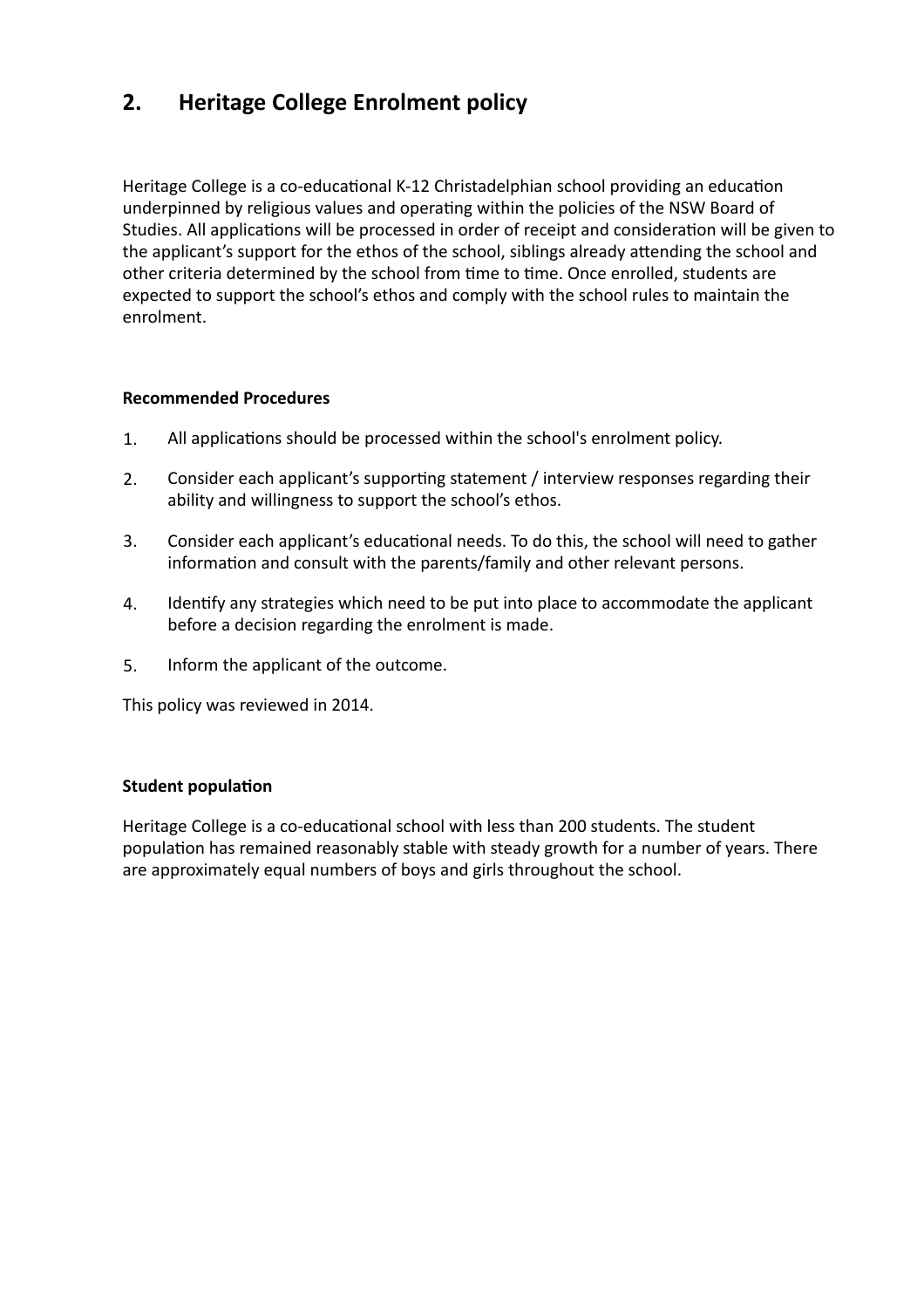### **3. Policies for Student Welfare**

The school seeks to provide a safe and supportive environment which:

- minimizes risk of harm and ensures students feel secure
- supports the physical, social, academic, spiritual and emotional development of students
- provides student welfare policies and programs that develop a sense of self-worth and foster personal development

The School has policies relating to the following areas:

- Student Welfare
- Supervision of students
- Child Protection
- Communication
- Privacy

These policies may be obtained through the school office or by referring to the Staff Handbook.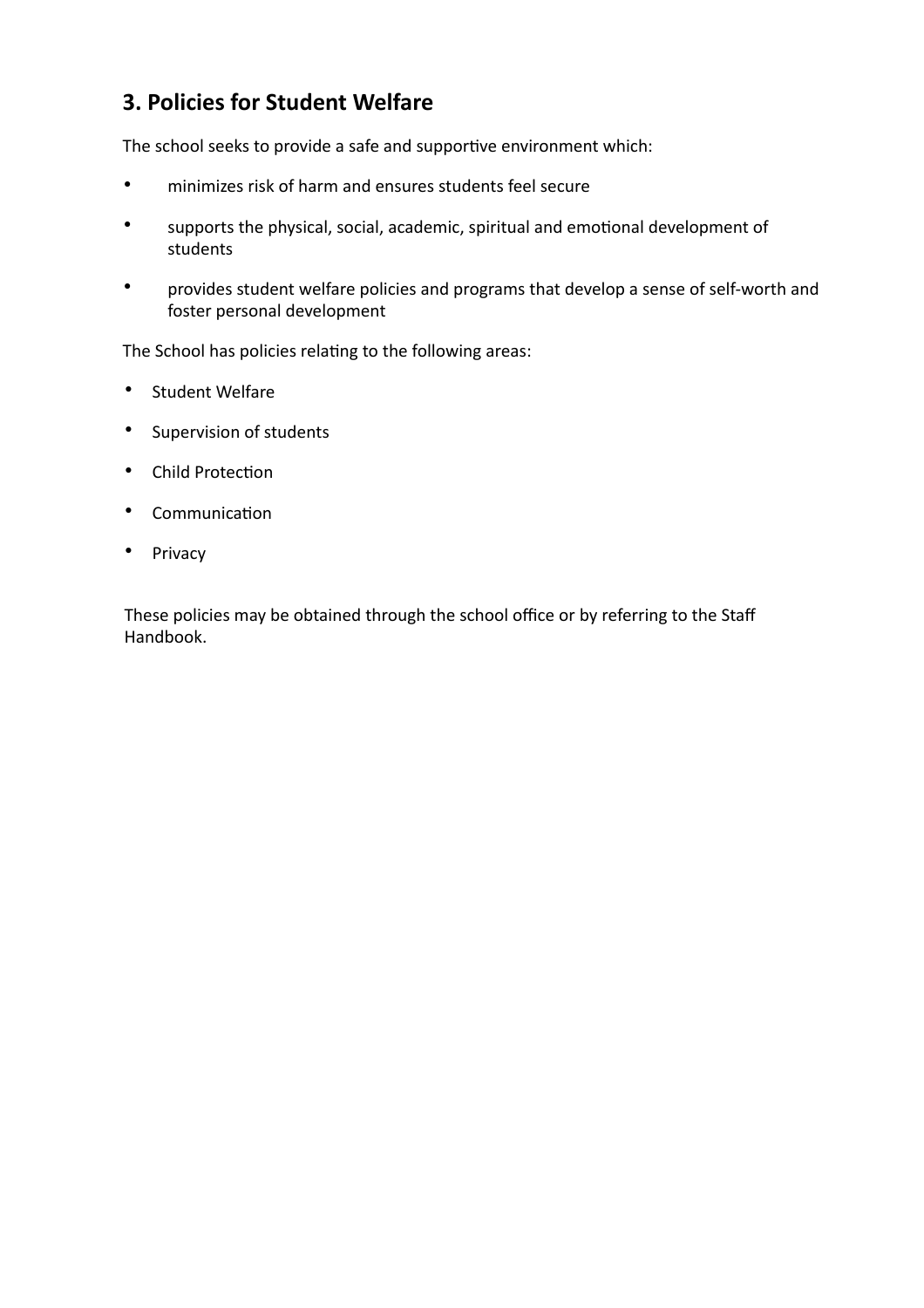### **4. Policies for Student Discipline**

Students are required to abide by the school's rules and to follow the directions of teachers and other people with authority delegated by the school. Where disciplinary action is required penalties imposed vary according to the nature of the breach of discipline and a student's prior behaviour. Corporal punishment is not permitted under any circumstances.

All disciplinary action that may result in any sanction against the student including suspension, expulsion or exclusion provides processes based on procedural fairness.

The full text of the school's discipline policy and associated procedures is provided to all members of the school community through

- The Staff Handbook
- The Parent Information booklet

During 2014 the school's discipline policies and procedures were reviewed as part of the review of all policies and procedures. The discipline policy contains revised processes for disciplinary action that are based on procedural fairness.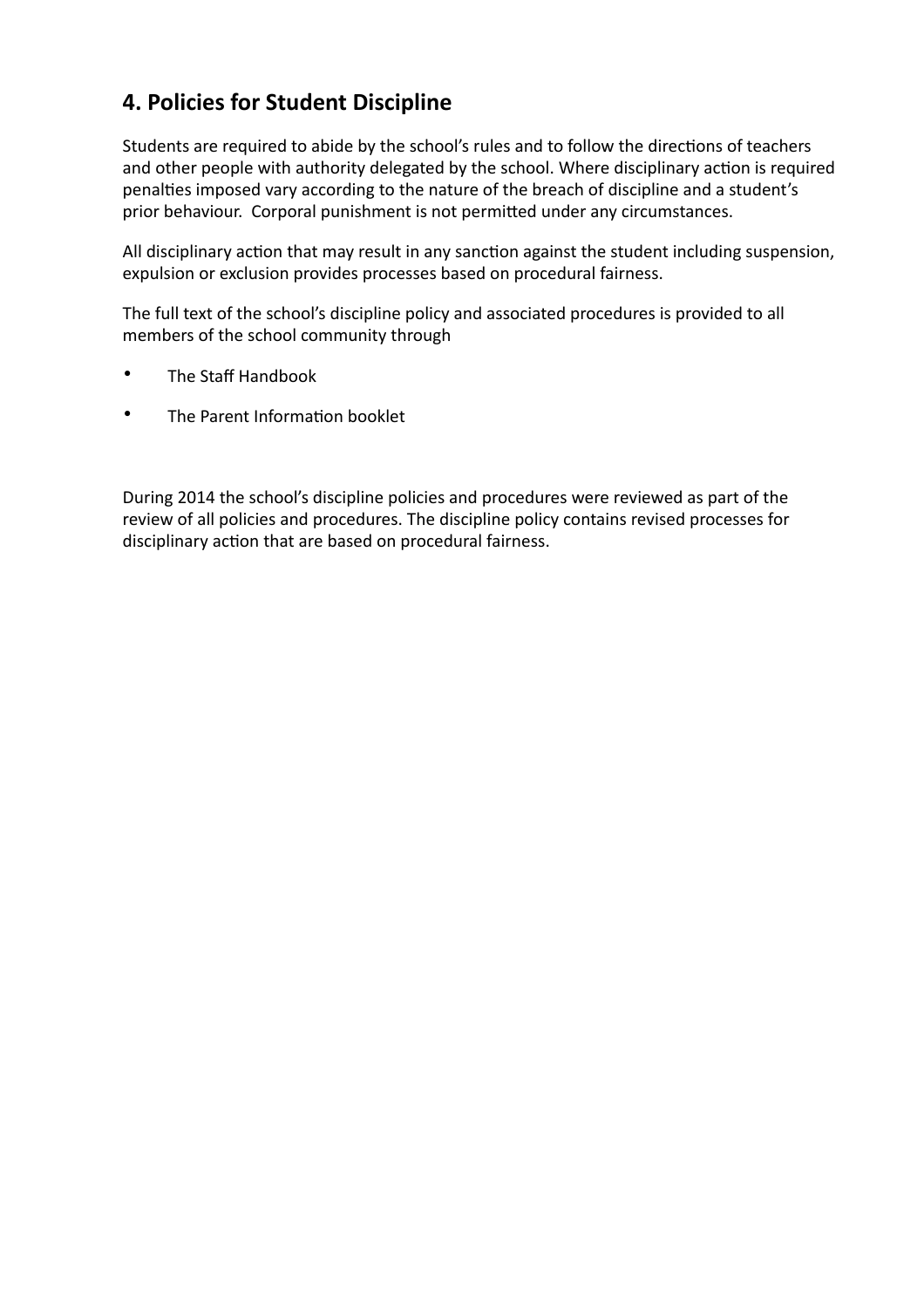### **5. Policies for Complaints and Grievances Resolution**

The school's policy for dealing with complaints and grievances includes processes for raising and responding to matters of concern identified by parents and/or students. These processes incorporate, as appropriate, principles of procedural fairness.

The full text of the school's policy and processes for complaints and grievances resolution is provided in the Staff Handbook and the Information Booklet for Parents. It is also posted on the school website.

This policy was reviewed in 2014.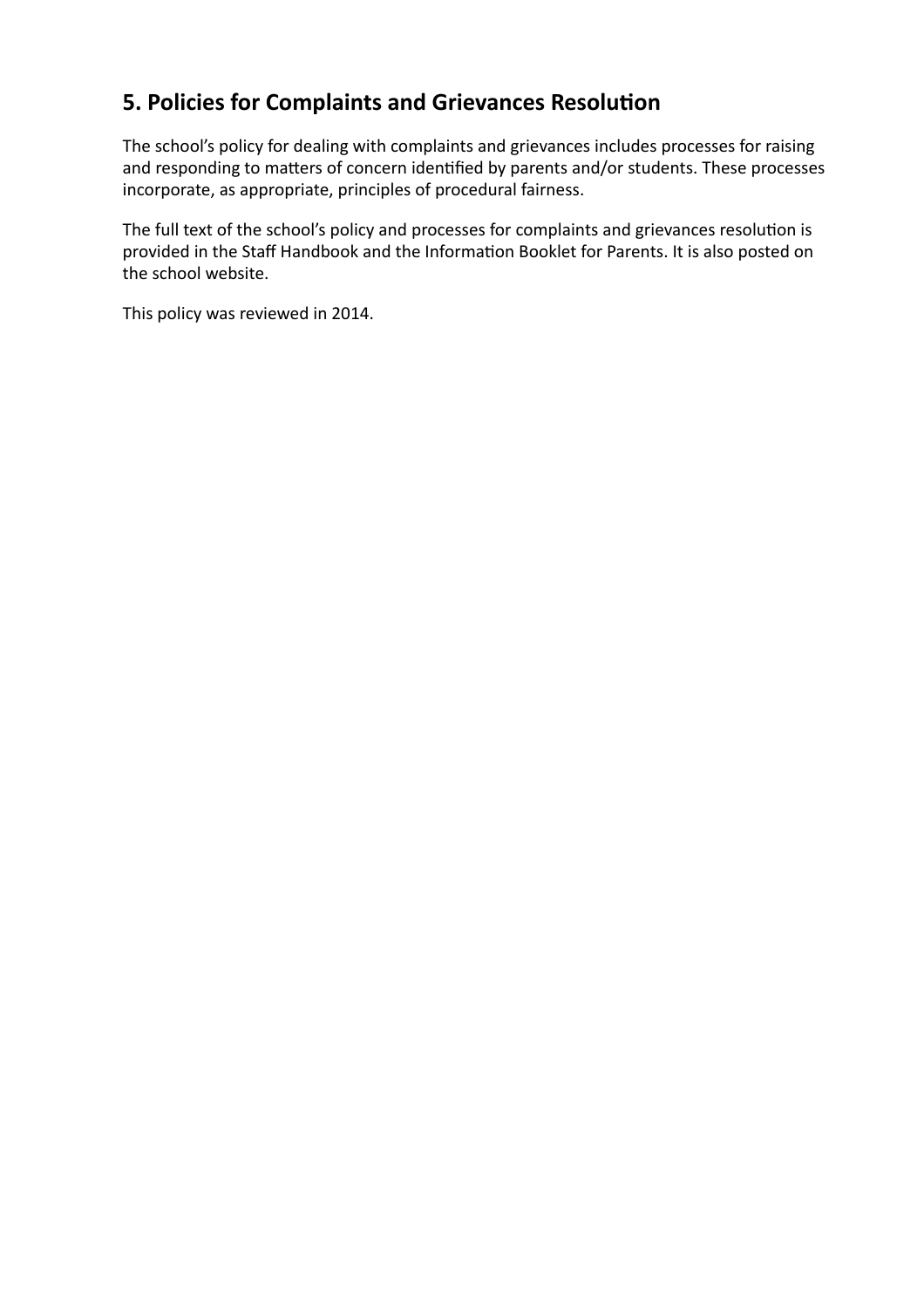### **6.** A Safe and Supportive Environment Policy

#### **General**

Heritage College wishes to provide a safe and supportive environment for all staff and students. In order to achieve this, the school has in place the following policies and procedures:

#### **Support**

1. The School wishes to promote a learning environment where teachers and pupils should be mutually supportive. Students and teachers should respect each other and not engage in conduct which undermines this mutual trust and support, and also respects the philosophy and ethics of the School. The School encourages consultation between all members of the School community in matters which affect them.

#### **Security**

- 2. The School will implement measures designed to promote the safety and wellbeing of students, particularly having regard to its professional judgement as to what is required and will include in its consideration such matters as:
	- a) appropriate levels of supervision;
	- b) security of buildings;
	- c) procedures in case of fire;
	- d) use of grounds and facilities;
	- e) travel on School-related activities; and
	- f) other appropriate matters.

The implementation of these requirements and procedures will be monitored for compliance from time to time.

#### **Supervision**

3. Appropriate measures will be taken by School staff to seek to ensure that all students are adequately cared for and supervised while undertaking both on-site and off-site activities, bearing in mind the type of activities and age of the students involved.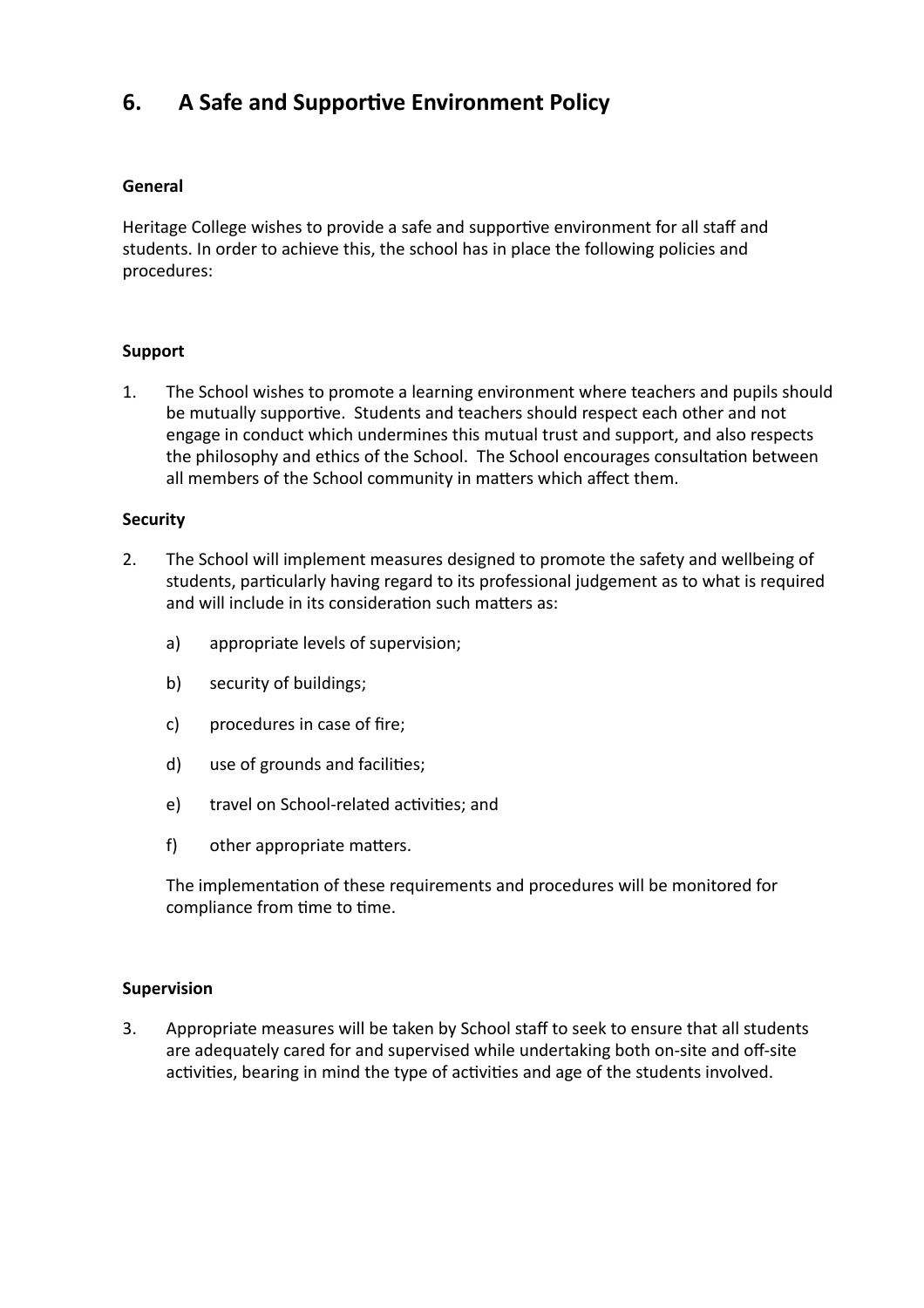### **Conduct**

- 4. The School will put in place a Code of Conduct for staff and students which may be supplemented from time to time by specific rules and directives. The Code of Conduct will include such matters as:
	- a) the rights and responsibilities of students and staff within the School community;
	- b) behaviour management;
	- c) the management and reporting of serious incidents.
- 5. The School will establish and implement appropriate behaviour management practices for students, consistent with the philosophy of the School and with other aspects of this policy.
- 6. The School will implement a student leadership system.

#### **Complaints and Grievances**

7. The School will have in place processes for dealing with complaints and grievances raised by students and/or parents. These processes will incorporate, as appropriate, principles of procedural fairness.

#### **Pastoral Care**

- 8. Students will be made aware of, and have access to, appropriate pastoral care arrangements and access to, and use of, counselling within the School.
- 9. The School will take reasonable measures to identify students with special needs and provide them with an appropriate level of support to assist such students with their schooling with minimal disruption, taking into account the resources available.
- 10 Students requiring health and/or medical services and support or medication will be assisted to access these in an appropriate manner.

#### **Communication**

- 11. The School will provide both formal and informal mechanisms to facilitate communication between those with an interest in the student's education and wellbeing. This may include communications between some or all of the following: student; parent or guardian or other significant family member of the student; teacher; counsellor; principal; representative of an appropriate government, welfare, health or other authority.
- 12. All of the above policies and procedures will apply when the School has made arrangements for students of the School to undertake courses, subjects, tutoring or other education either on or off-site or where the School has made alternative residential arrangements for the purposes of their schooling.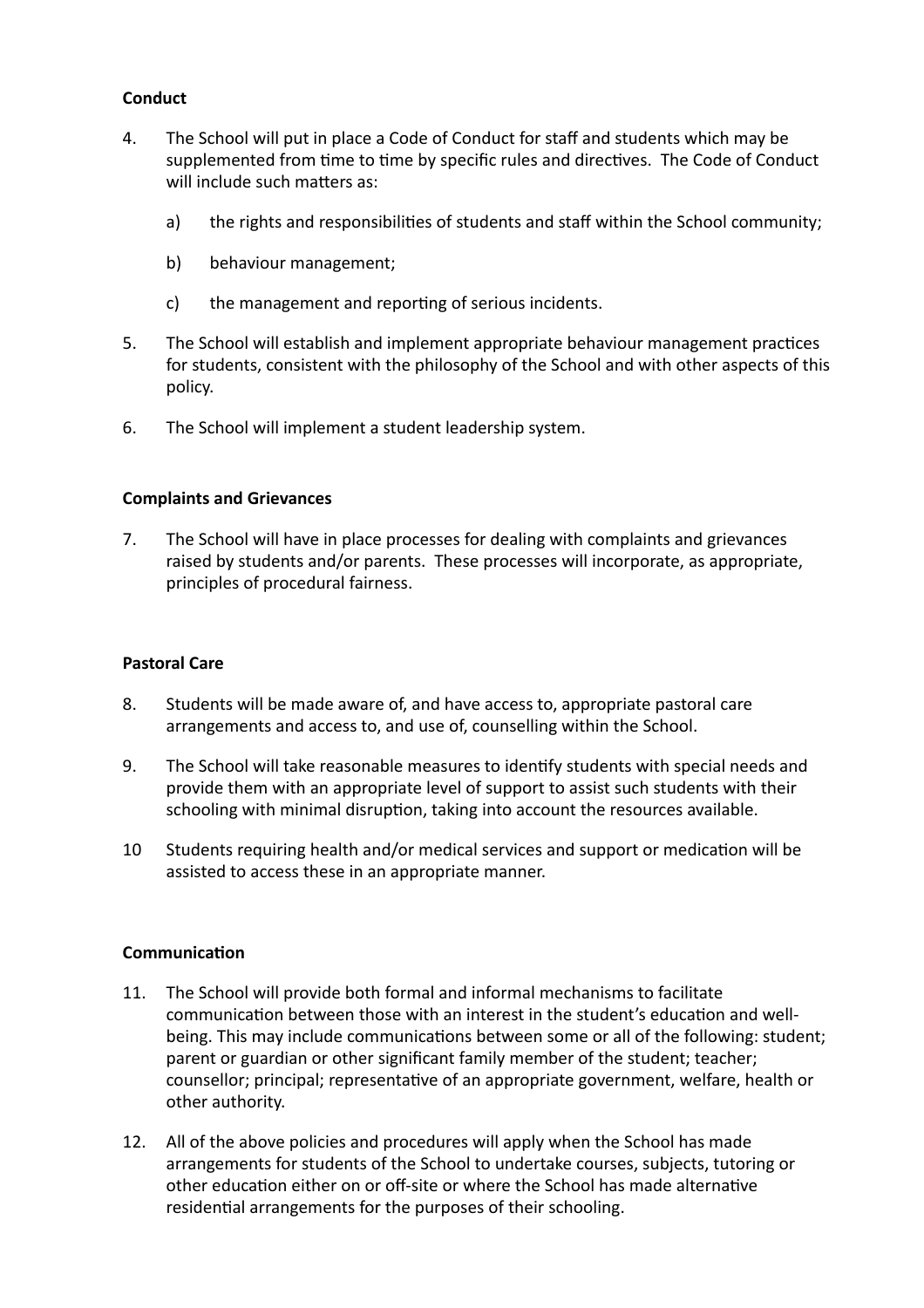13. Teachers, staff and any other persons involved in the provision of education or other services for students of the School who are undertaking courses, subjects, tutoring or other education either on or off-site which have been arranged by the School, or who are involved, at the request of the School, in the provision of accommodation for students for the purposes of their schooling, will be subject to the requirements of relevant child protection legislation.

All of the above policies will be implemented in a manner that is appropriate to the School, its students and the School community and with regard to the relevant legislative requirements that apply to the School and the students within its care.

This policy was reviewed in 2014.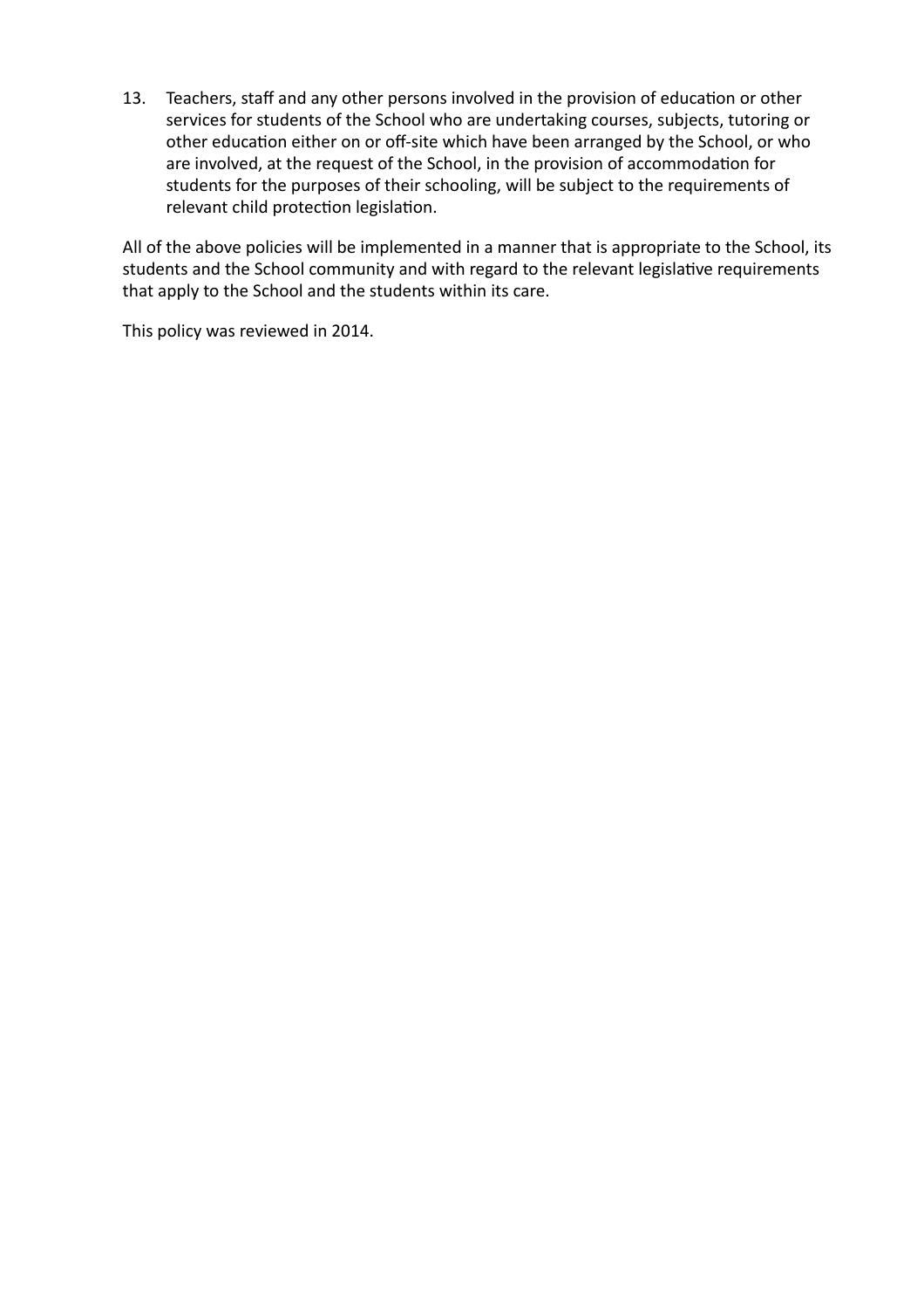### **7.** Student Attendance Policy

### **Policy Statement**

Heritage College endeavours to collect and maintain accurate records of student attendance. Staff will encourage students to be punctual and work with students who have difficulties in attending school as the Education Act requires.

### **Procedures**

- 1. The School will monitor the daily attendance and absence of students in the School by maintaining a daily register for each class, of students.
- 2. Student absences from classes or from the School will be identified and recorded in a consistent manner by the staff member responsible.
- 3. The attendance registers will be entered into the school DATABASE for record-keeping purposes.
- 4. Unexplained absences from classes or School will be followed up in an appropriate manner with the student and/or their parent or guardian. A student for which absences fail to be explained in writing by their parent or guardian will be issued with a form by the Office Staff, requiring the parent or guardian to explain the absence. Further failure to provide written explanation of an absence will result in telephone contact with the parent or caregiver requesting written explanation.
- 5. The School will notify parents and/or guardians in an appropriate manner where a student has a poor record of School or class attendance.
- 6. Where unsatisfactory class or School attendance is identified, the attendance issue and any action taken will be recorded, as appropriate, on the student file.
- 7. If a student leaves the College and the destination of a student below fifteen (15) years of age is unknown, the Department of Education and Training Officer with homeschool liaison responsibilities is to be notified and provided with details of the student's name, age and last known address.
- 8. The records of student attendance will be stored and kept for the time period required by legislation.
- 9. Students who arrive late at school, or who need to leave early, will need to sign in/out at the front office.

### This policy was revised in 2014.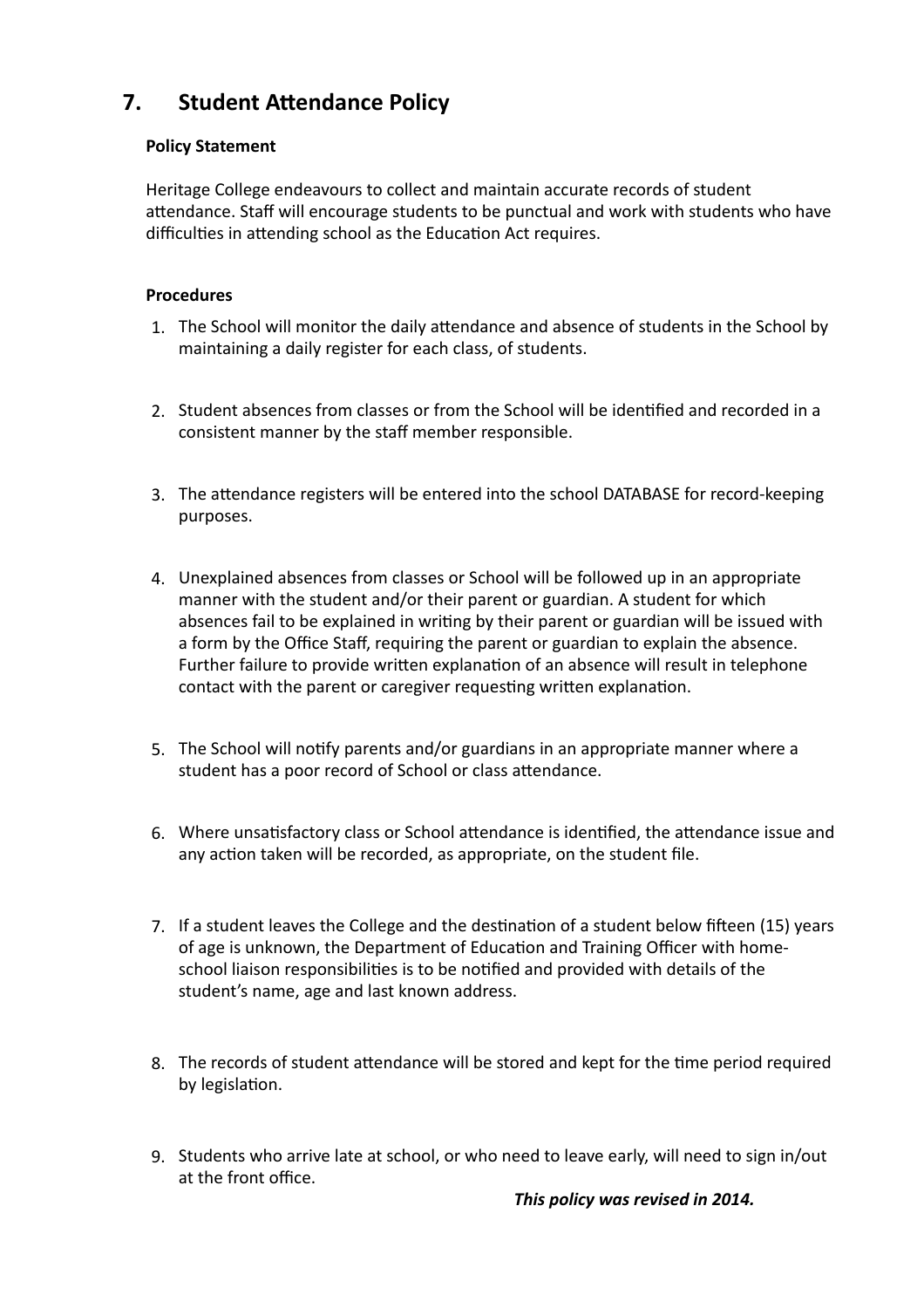### **8.** Discipline Policy

### **Introduction**

Heritage College is committed to maintaining discipline among students and to deal with disciplinary matters quickly and effectively to ensure that a positive and productive learning environment is maintained for all students. In dealing with such matters the principles of procedural fairness will be upheld.

### **General Policies**

- 1. Students are required to abide by the School's Rules and to follow the directions of teachers and other people with authority delegated by the School. Staff are encouraged to positively reinforce good behaviour as much as possible.
- 2. Where a student disregards rules, disobeys instructions or otherwise engages in conduct which causes or may cause harm, inconvenience or embarrassment to the School, staff members or other students, the student may be subject to disciplinary action. Disciplinary action may be minor, but may also involve suspension or expulsion.
- 3. The disciplinary procedures undertaken by the School will vary according to the seriousness of the alleged offence. If the allegation is serious enough to require communication with the parents, this will be done. When advised of the allegation the student and parents will be informed of the procedural steps to be followed in dealing with the matter. In relation to all matters to be investigated, students will be informed of the nature of the allegation and given an opportunity to respond to the allegations.
- 4. The penalties imposed will vary according to the behaviour and the prior record of the student. At the lower end of the scale, an admonition or detention may be appropriate. At the upper end of the scale, the behaviour could result in suspension or expulsion. Corporal punishment is not permitted.
- 5. Where the offending behaviour is of such a nature that it may result in suspension or expulsion, the student also will be:
	- informed of the alleged infringement;
	- informed as to who will make the decision on the penalty;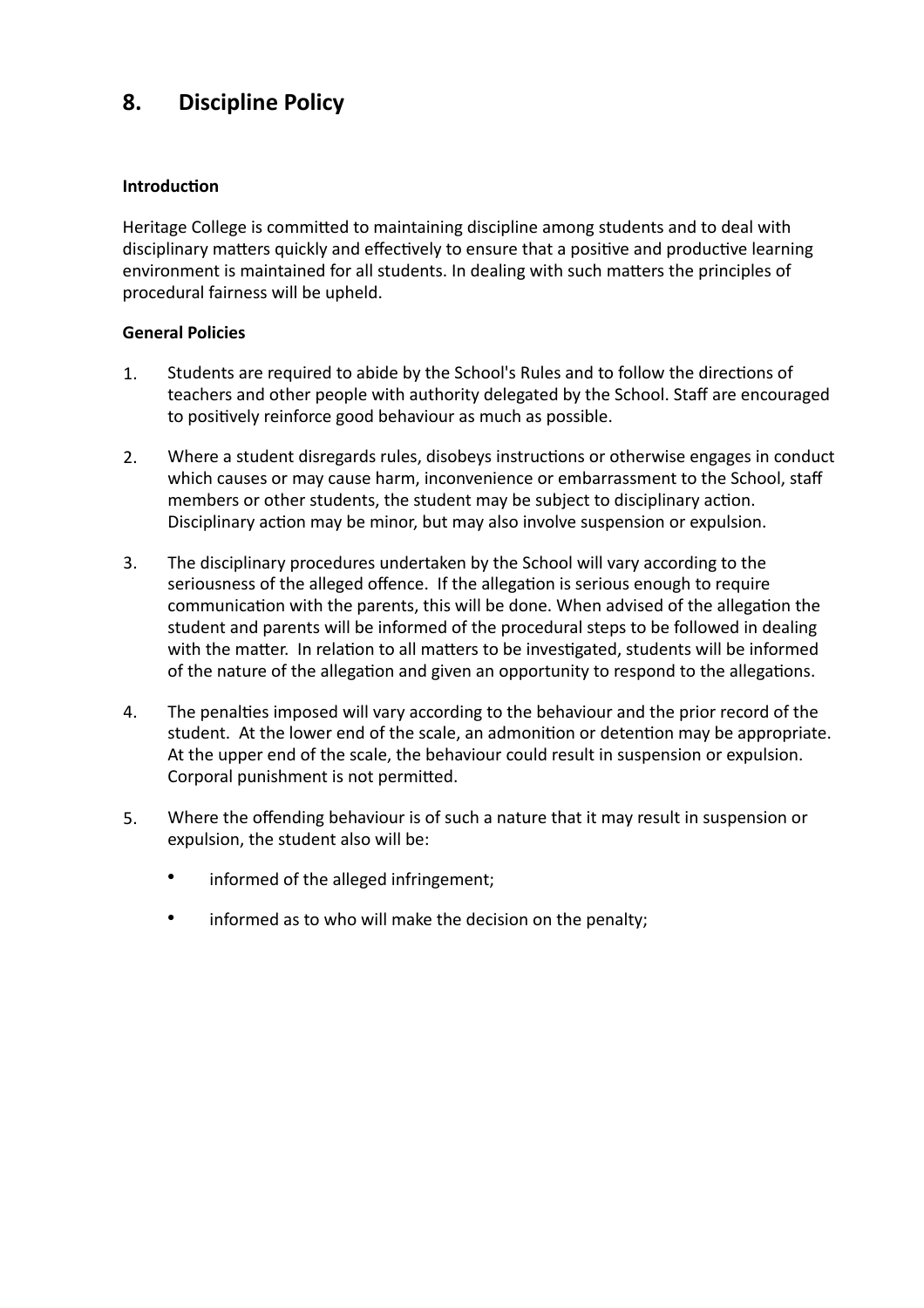- •
- informed of the procedures to be followed which will include an opportunity to have a parent or guardian present when responding to the allegations; and
- afforded a right of review or appeal.
- 6. Review Procedures

The Principal will reach a decision in relation to the allegation and any penalty to be imposed and advise the student (and parent/s) of that view. The student (and parent/s) would be advised that if they wish this preliminary decision to be reviewed they may make application for a review to the Principal and submit any information they want to be considered during the review process. The Principal will then seek for the input of the School Council Chairman to the review process. The School Council Chairman may invite other School Council members to be part of the review process. The Principal and School Council Chairman will either confirm the preliminary decision as final or amend the preliminary decision based on the additional information provided.

This policy was reviewed in 2014.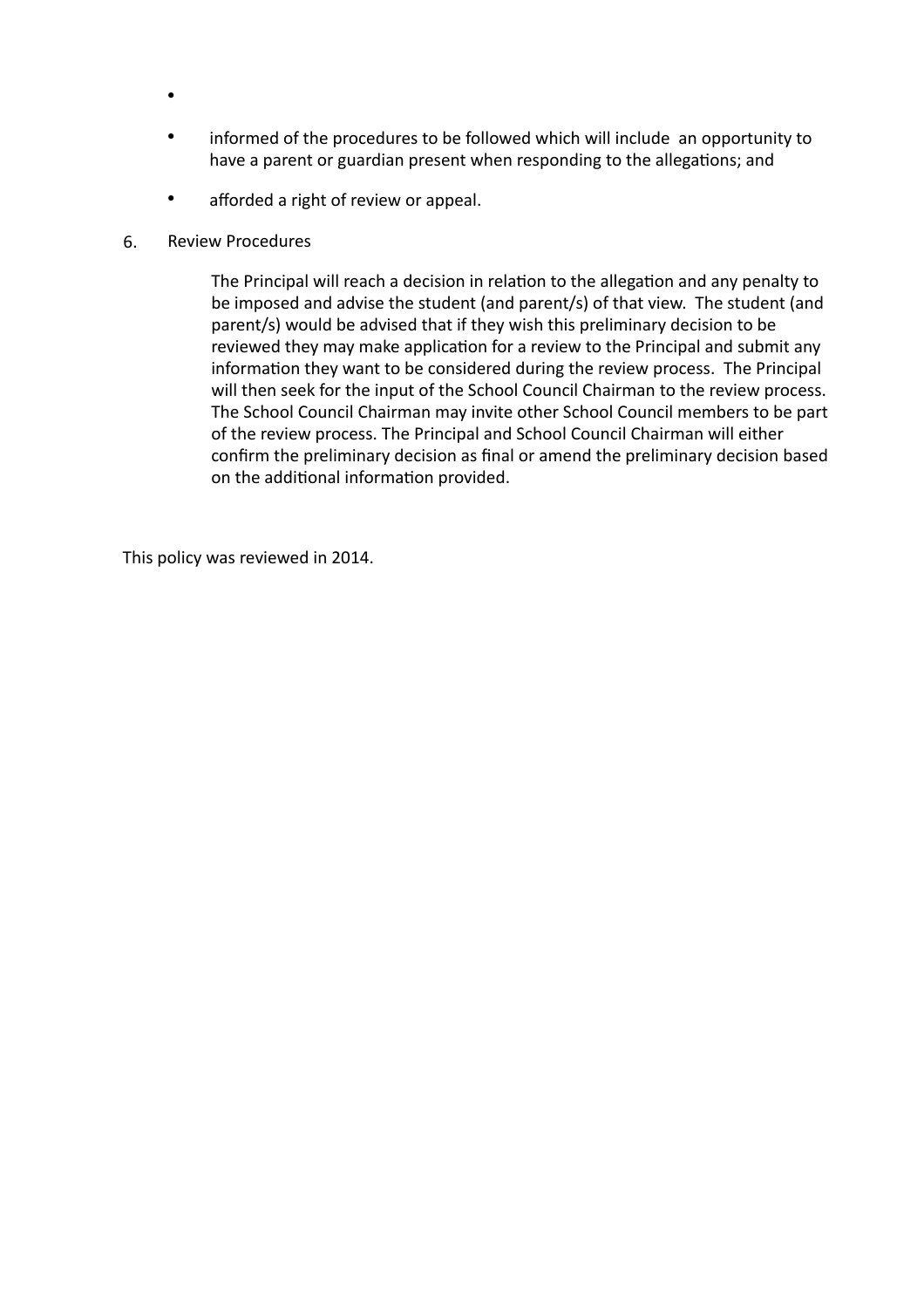### **9. Building and Premises Maintenance Policy and Procedures**

### **A. Completion of new buildings:**

On completion of each new building occupied after 2003 the Principal will lodge within the School's Building Register:

- 1. Copies of all Certificates of Occupancy;
- 2. Any relevant Engineers' Certificates, Fire Reports and related documentation;
- 3. Any other evidence to demonstrate that the building complies with all legislation relevant at the time of occupation; and
- 4. Work as executed drawings.

The School relies on advice from Lake Macquarie City Council, usually by way of Certificates of Occupancy, regarding compliance of new buildings with all legislation relevant at the time of occupation.

#### **B.** Assessment and monitoring of school premises:

In response to the school's call to stewardship of its resources and in recognition of, and compliance with, OHS and other statutory obligations the Principal will coordinate the following:

- 1. The school's OHS Safety Officer will report all concerns regarding the safety and repair of school plant to the School Principal. OHS concerns are part of the agenda for School Staff meetings and also School Council meetings.
- 2. In addition to the OHS provision listed above the Principal will monitor the standard and state of repair of the school's premises and buildings, in consultation with the School Council.
- 3. Quarterly inspections will be conducted by the Principal in consultation with the Safety Officer, in week two of each term, or as close to this as is practical; and
- 4. Annual inspections will be conducted by the Principal in consultation with the School Council and any other necessary building contractors. This may also involve obtaining the services of an independent professional OH&S inspector to perform a safety audit of the school's premises and buildings. This annual inspection should take place in week 2 of term 4 (or as close to this as possible) to inform planning and budgeting for the following year.
- 5. The School Principal, or delegate, will liaise with Lake Macquarie City Council on any new buildings proposed.
- 6. The annual fire safety assessment, including fire extinguisher checks, security lights and exit signs, will be conducted in term 4 by an accredited professional in compliance with Part 9 Division 5 of the *Environmental Planning Assessment* **Regulation 2000.**
- 7. Where the safety or condition of any item of school plant is such as to cause concern the Principal will engage the services of suitable contractors, including if necessary, members of the School Council and any other necessary building contractors.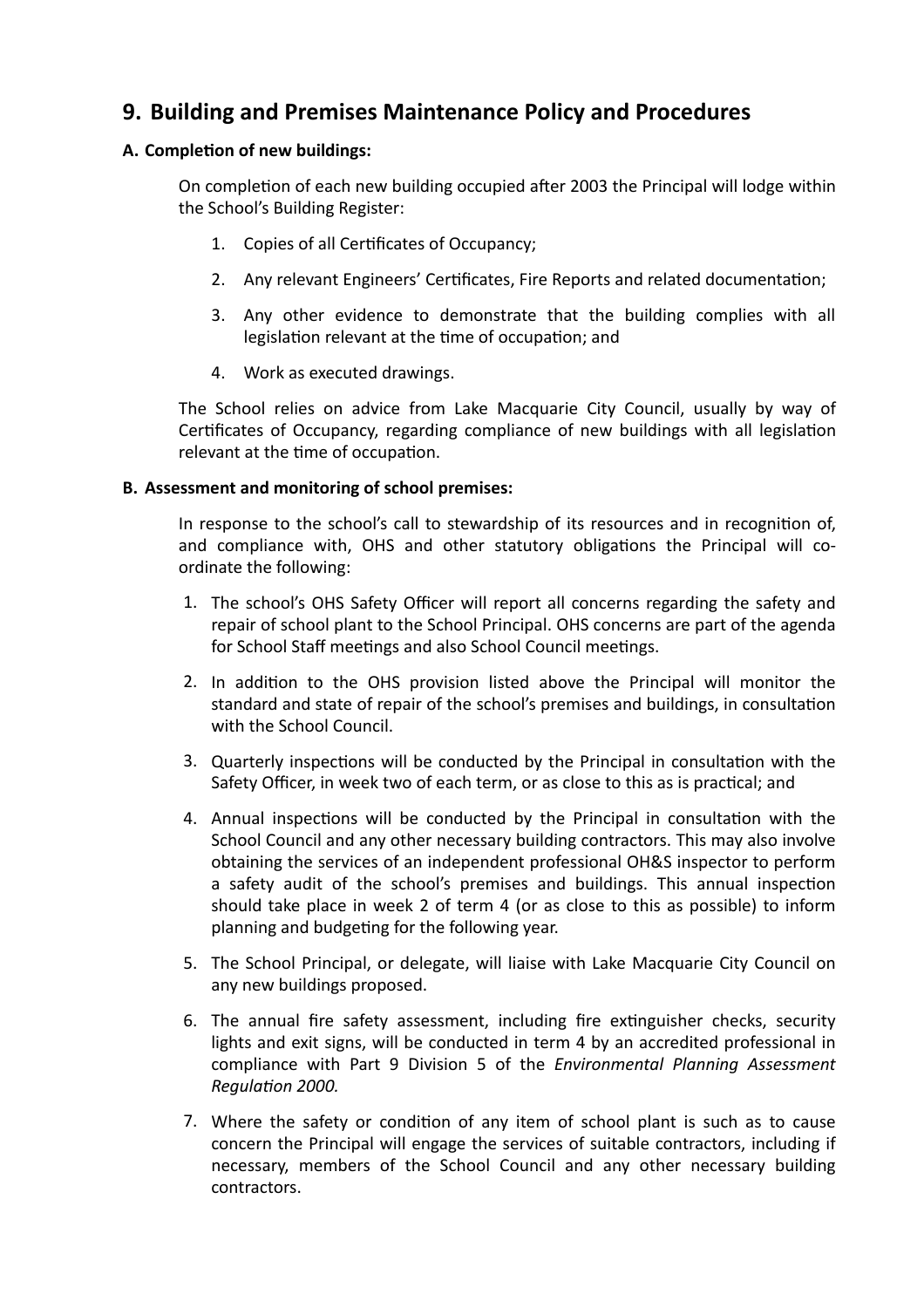8. This policy will be subject to review during term 4 of each year, or more often if required. 

This policy was reviewed in 2014.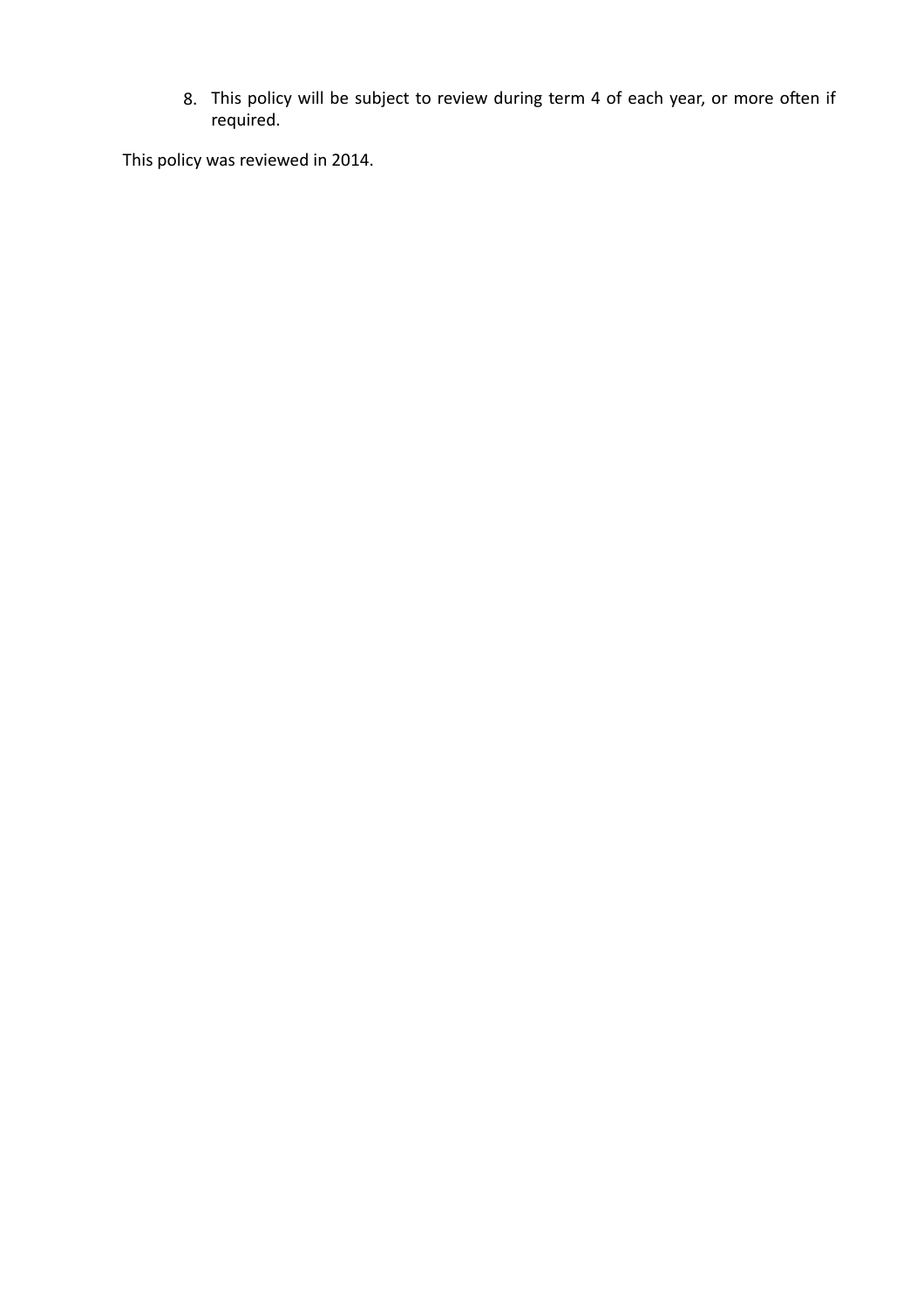## Reporting Area 10: School-determined improvement targets

The school staff set goals at the beginning of each year. These goals relate to areas that staff believe need particular attention, based on staff assessment and community feedback. The goals for 2014 were set in November 2013. They were as follows: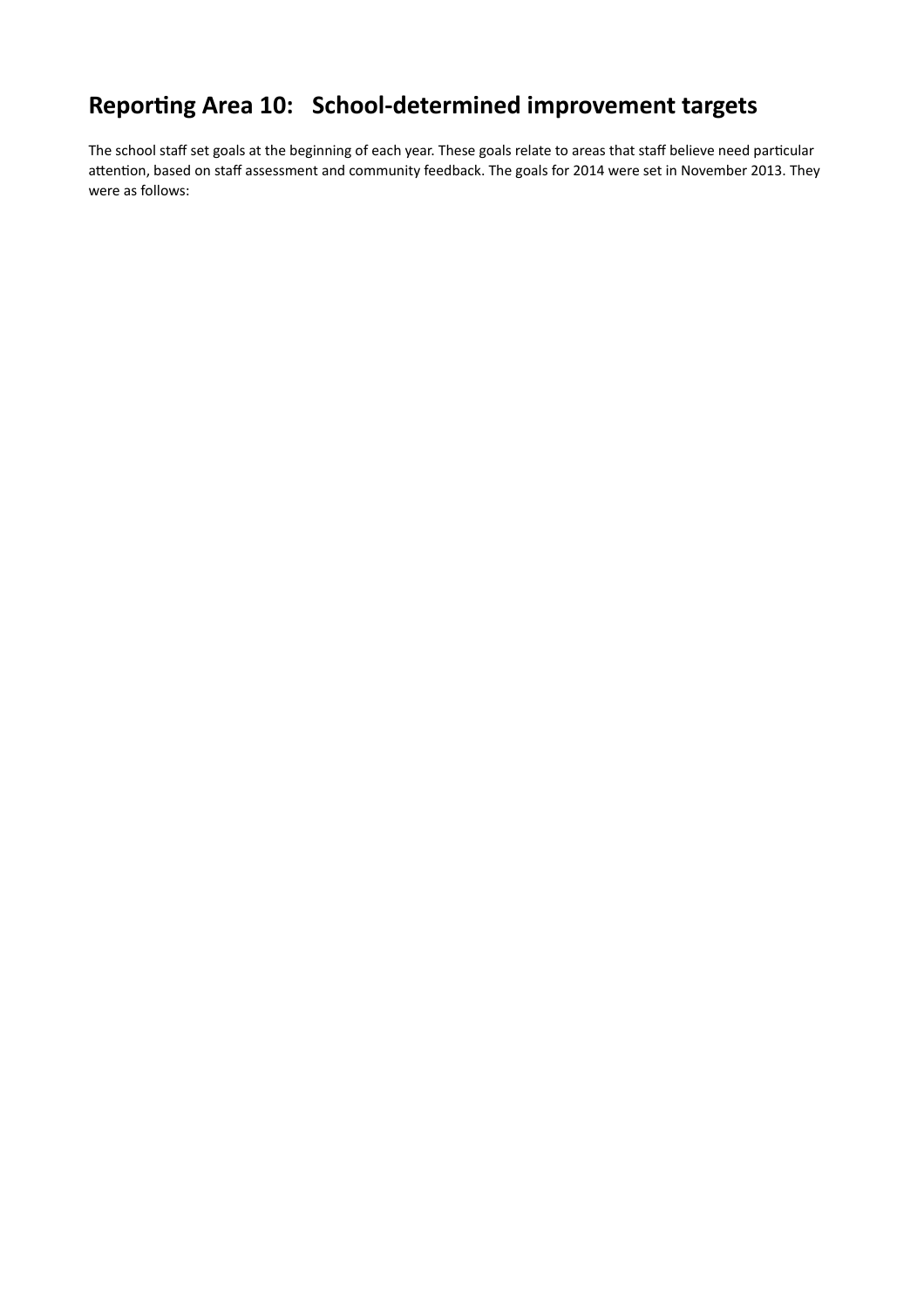## **Heritage College**

#### School Goals 2014

| 'ur ocs |
|---------|
|         |
|         |

Tosel clear and specific objectives for the school community to focus on and work towards in 2014. They need to be achievable, few in number, address high

|                | priority issues and be measurable. The effectiveness of the progress towards meeting the goals will be evaluated. |                                                                                                                                                                                                                                                                                                                                                                                                                                                                                                                                                                                                                                                                                                                                                                                                                                                                                                                                                                     |                                                                                                                                                                                                                                                                                                                                                                                                                                                                                                                                                                                                                            |           |                                                                                                                                                                                                                                                                                                                                                                                                                                                                                                                                                                                                                                                                                                                                                                                                                                                                                                                                                                                                                                                                                                                                                                                   |  |  |
|----------------|-------------------------------------------------------------------------------------------------------------------|---------------------------------------------------------------------------------------------------------------------------------------------------------------------------------------------------------------------------------------------------------------------------------------------------------------------------------------------------------------------------------------------------------------------------------------------------------------------------------------------------------------------------------------------------------------------------------------------------------------------------------------------------------------------------------------------------------------------------------------------------------------------------------------------------------------------------------------------------------------------------------------------------------------------------------------------------------------------|----------------------------------------------------------------------------------------------------------------------------------------------------------------------------------------------------------------------------------------------------------------------------------------------------------------------------------------------------------------------------------------------------------------------------------------------------------------------------------------------------------------------------------------------------------------------------------------------------------------------------|-----------|-----------------------------------------------------------------------------------------------------------------------------------------------------------------------------------------------------------------------------------------------------------------------------------------------------------------------------------------------------------------------------------------------------------------------------------------------------------------------------------------------------------------------------------------------------------------------------------------------------------------------------------------------------------------------------------------------------------------------------------------------------------------------------------------------------------------------------------------------------------------------------------------------------------------------------------------------------------------------------------------------------------------------------------------------------------------------------------------------------------------------------------------------------------------------------------|--|--|
|                | Goals                                                                                                             | <b>Strategies</b>                                                                                                                                                                                                                                                                                                                                                                                                                                                                                                                                                                                                                                                                                                                                                                                                                                                                                                                                                   | Indicators                                                                                                                                                                                                                                                                                                                                                                                                                                                                                                                                                                                                                 | Timeframe | Evaluation                                                                                                                                                                                                                                                                                                                                                                                                                                                                                                                                                                                                                                                                                                                                                                                                                                                                                                                                                                                                                                                                                                                                                                        |  |  |
| I.             | To improve<br>literacy outcomes<br>for all individual<br>students                                                 | Strengthen Reading Program in Primary.<br>Introduce take-home reading record book.<br>Develop writing strategies/text-type focus.<br>Daily or regular writing lessons.<br>Handwriting focus in secondary as well as<br>primary.<br>Identify students who have poor<br>handwriting and focus on them to improve.<br>Focus on handwriting legibility in High<br>School.<br>Neat bookwork drive.<br>Review spelling programs - implement<br>consistent soundwaves K-6.<br>Glossaries of terms in secondary subjects.<br>Spelling Competition in the school.<br>Employ remedial teacher to assist students<br>who are assessed as needing support.<br>Standardised Testing early in the year.<br>Professional development in IPs.<br>Purchase more readers in upper levels.<br>School Writing Competition<br>Novel study plan for years 7-10.<br>SRA Reading Program implemented from 3<br>8. Minimum - Two cards per week.<br>Implement Australian English curriculum. | Standardised Tests completed and<br>results analysed.<br>NAPLAN test results analysed.<br>Quality of students writing.<br>Remedial teacher feedback.<br>Exam results.<br>Class Reading Levels.<br>Heritage Writing Competition<br>Increased participation levels in<br>Premier's Reading Challenge.<br>Displays of student work and<br>glossaries of words in classrooms.<br>HCLM Spelling Bee.<br>Nevel Study Plan written.<br>SRA weekly results records kept.<br>IPs Professional Development takes<br>place.<br>IPs are written and embedded in<br>teacher programs.<br>Teachers program for Australian<br>Curriculum. |           | PM Reading Program needs auditing prior to<br>commencement in 2015.<br>Purchase novels for 3-6 Lit Units.<br>We need more consistent daily volunteers for PM<br>Reading - more effective administration to co-ordinate<br>reading program.<br>Take-home reading record books - were poorly<br>managed this year. Plan to implement them more<br>effectively in the 3-6years in 2015.<br>Primary text-type scope and sequence was developed<br>and has been followed to with satisfying results so far.<br>Daily writing lessons being done from K-6.<br>Handwriting requires more of a focus. Primary<br>textbook work shows good results but often not<br>translating into students other work.<br>Neat bookwork drive did not happen. Term 1 2015?<br>Spelling Programs - implementation of Soundwaves<br>across primary - benefit of blackline master games.<br>These need to be created (Vicki Schubert?)<br>HCLM Spelling Bee was run successfully. Perhaps<br>open up to lower primary and secondary.<br>Remedial teacher - Ruth Lynch has established<br>successful remedial program with the assistance of<br>volunteers and the use of Minilit and Multilit<br>programs. |  |  |
| $\overline{2}$ | To Improve<br>numeracy<br>cutcomesfor all<br>individual<br>students                                               | Implement LIEN/LIN in K-6 maths<br>programs.<br>K-6 Maths Plus program implemented.<br>Utilize Maths Plus IWB Maths resources.<br>Implement Australian curriculum for maths.<br>New 7-10 textbooks.<br>Maths excursions and activities to create<br>interest in maths.<br>Learning Times Tables in 3-6.<br>Increase maths resources. Stocktake.                                                                                                                                                                                                                                                                                                                                                                                                                                                                                                                                                                                                                     | AIS Consultant Feedback<br><b>NAPLAN Results</b><br><b>Class tests</b><br><b>Even Results</b><br>Remedial Teacher Feedback<br><b>LIEN Testing</b><br>Purchases of maths textbooks<br>Students completion of workbooks<br>Times Tables test results.<br>Extra maths resources in<br>classrooms.                                                                                                                                                                                                                                                                                                                             |           | LIEN/LIN - we want resources to be made, used and<br>implementing<br>K-4 Maths Plus implemented, from 2015 Maths Plus<br>from K-6<br>Reminder to use IWB Maths Plus resources<br>7-8 have new textbooks, 9-10 are getting textbooks<br>2015<br>Maths Day? Primary Maths Whizz Competition?                                                                                                                                                                                                                                                                                                                                                                                                                                                                                                                                                                                                                                                                                                                                                                                                                                                                                        |  |  |
| 3              | TECHNOLOGY:<br>purchased and<br>ultilised in the<br>school.                                                       | Purchase extra set of Ipads.<br>Purchase a digital camera.<br>Staff training on Ipads/IWB.<br>Photoshop on 4-5 computers for<br>New Technology is student emails from year 9-12?<br>Review of technology implementation to<br>ensure it is being used by staff and students.<br>Online Sharing and content delivery -<br>edmodo.<br>Training for edmodo.<br>IT Support on regular basis                                                                                                                                                                                                                                                                                                                                                                                                                                                                                                                                                                             | Teacher Professional Development<br>Logs<br>Presentations by staff on<br>Development Courses<br>Learning evident in Programs<br>Students are using photoshop on the<br>computers.<br>Students and teachers use edmodo.<br>Teachers are supported in IT.                                                                                                                                                                                                                                                                                                                                                                    |           | Extra iPads have been purchased<br>School digital camera yet to be purchased<br>Photoshop - Ari to follow up, hasn't happened<br>Primary computers - weren't being used effectively.<br>Aim to purchase more iMaes for primary<br>Edmodo has been implemented to a limited extent in<br>High School. James and Scott continue to use<br>edmodo. Daniel has been using edmodo for his senior<br>classes and to a lesser extent for his junior classes.<br>Implement an IT tip at the start of every staff meeting<br>IT support given on a needs basis                                                                                                                                                                                                                                                                                                                                                                                                                                                                                                                                                                                                                             |  |  |
| $\ddot{a}$     | Todevelop a<br>integrated school<br>environment                                                                   | Focus on improved playground behaviours.<br>Improve social interaction between age<br>groups.<br>Teach responsibility.<br>Antibullying focus.<br>Focus on bus behaviour.<br>Larger bus for Newcastle run.<br>Bible program to assist in more respectful<br>behaviours.<br>caring and sccially Elect SRC in term 1 and school captains in<br>term 4.<br>Responsible wearing of uniform.<br>Class prayers - thinking about what to pray<br>for.<br>Generate community awareness through<br>Aged Care visits, etc.<br>Class meetings.<br>Visiting speakers to address life's issues -<br>assemblies.<br><b>Staff Training</b>                                                                                                                                                                                                                                                                                                                                          | Community feedback log<br>Staff feedback log<br>Parent Feedback log<br>SRC feedback log<br>Number of bullying incidents log<br>Log of positive actions                                                                                                                                                                                                                                                                                                                                                                                                                                                                     |           | Noticable improvement in playground behaviour and<br>social integration between age groups<br>Improvement has occurred in all areas of social<br>integration<br>Community awareness - aged care visit occurred<br>Class meetings happening regularly among primary,<br>occurring sporadically in high school<br>Possibly some more pastoral work within existing<br>subject areas (e.g. PD/Health and Bible) could be<br>useful<br>Visiting speakers in assembly - line some up to speak<br>on various topics                                                                                                                                                                                                                                                                                                                                                                                                                                                                                                                                                                                                                                                                     |  |  |
| 5              | To implement the<br>Professional<br>Development<br>Framework to<br>ensure Quality<br>Teaching                     | Professional Development on personal goal- Understand the Professional<br>setting<br>Implement teacher questionaire for early<br>2014 - evaluation, self assessment and goal-<br>settine.<br>Individual interviews with staff.<br>Personal teacher plans.                                                                                                                                                                                                                                                                                                                                                                                                                                                                                                                                                                                                                                                                                                           | Development Framework and itts<br>implications for continuous<br>improvement.                                                                                                                                                                                                                                                                                                                                                                                                                                                                                                                                              |           | PD on SMART goals happened successfully<br>Teacher questionaire occurred<br>Teacher reflection tool to occur late Term 4 2014<br>Personal teacher plans to be discussed in individual<br>self-reflection interviews with Leah & Simon (to link<br>with SMART goals)                                                                                                                                                                                                                                                                                                                                                                                                                                                                                                                                                                                                                                                                                                                                                                                                                                                                                                               |  |  |
| 6              | Implement the<br>Embedding<br>Excellence<br>Program for<br>Strategic Planning                                     | Organise visit with AIS consultant to<br>discuss methodology.<br>Staff meetings on the project<br>Plan the project in term 1.<br>Implement project in terms 2-3.                                                                                                                                                                                                                                                                                                                                                                                                                                                                                                                                                                                                                                                                                                                                                                                                    | Organise strategie plan<br>development in second semester.                                                                                                                                                                                                                                                                                                                                                                                                                                                                                                                                                                 |           | Embedding Excellence Program was still in the<br>development phase. This will be continued into 2015.                                                                                                                                                                                                                                                                                                                                                                                                                                                                                                                                                                                                                                                                                                                                                                                                                                                                                                                                                                                                                                                                             |  |  |

The school is pleased to report that significant achievement on all the goals set for 2014 was achieved.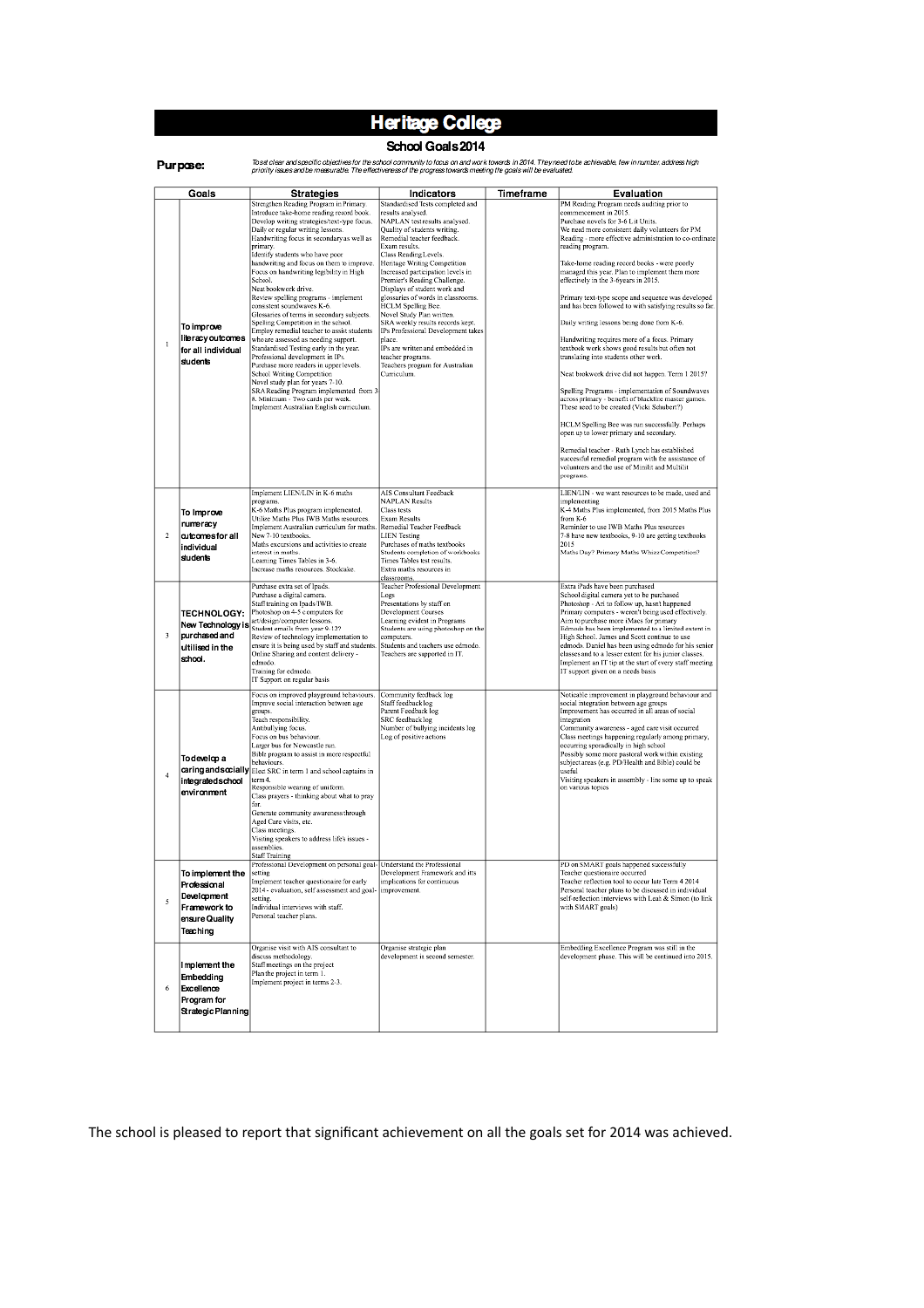### **Reporting Area 11: Initiatives Promoting Respect and Responsibility**

Students at Heritage College are encouraged to embrace respect and responsibility on a daily basis. This is part of our spiritual values, which we encourage children to manifest. Mutual respect is a cornerstone of the Christ-like attitude of "loving another as yourself".

During 2014 we had a focus on Values through a consideration of the importance of Character. Kindness, Acceptance, Generosity, Friendship, Resilience, Respect and Kindness were emphasised.

Each term a spiritual theme is discussed at each assembly. The main objective of this spiritual theme is to encourage children to espouse values such as respect and to accept responsibility for their own behaviour.

The Awards system also encourages responsibility.

The Student Representative Council provides students with an opportunity to accept responsibility within the school context. The SRC meets regularly and organises functions and initiatives at the instigation of the student body. The SRC has arranged for the student body to raise money for charitable causes, which shows responsibility.

### **Reporting Area 12: Parent, Student and Teacher Satisfaction**

The parent body have an opportunity to provide feedback to the school through various means and this feedback is regularly received. The parents are keen to see the school move to the new site so that the school can grow and improve its resources over time.

Students have the opportunity to contribute feedback and constructive suggestions for school improvement through the Student Representative Council. This process reveals that there is a high level of satisfaction among the students. Areas which students recommend improvement include sporting facilities and subject selection.

The small size of the school means that staff have excellent opportunities to take part in collaborative decision making in the school community. Regular staff meetings provide staff with means of being an active partner in decision-making and strategic planning. These elements, along with the small class sizes, greatly lift the level of staff satisfaction.